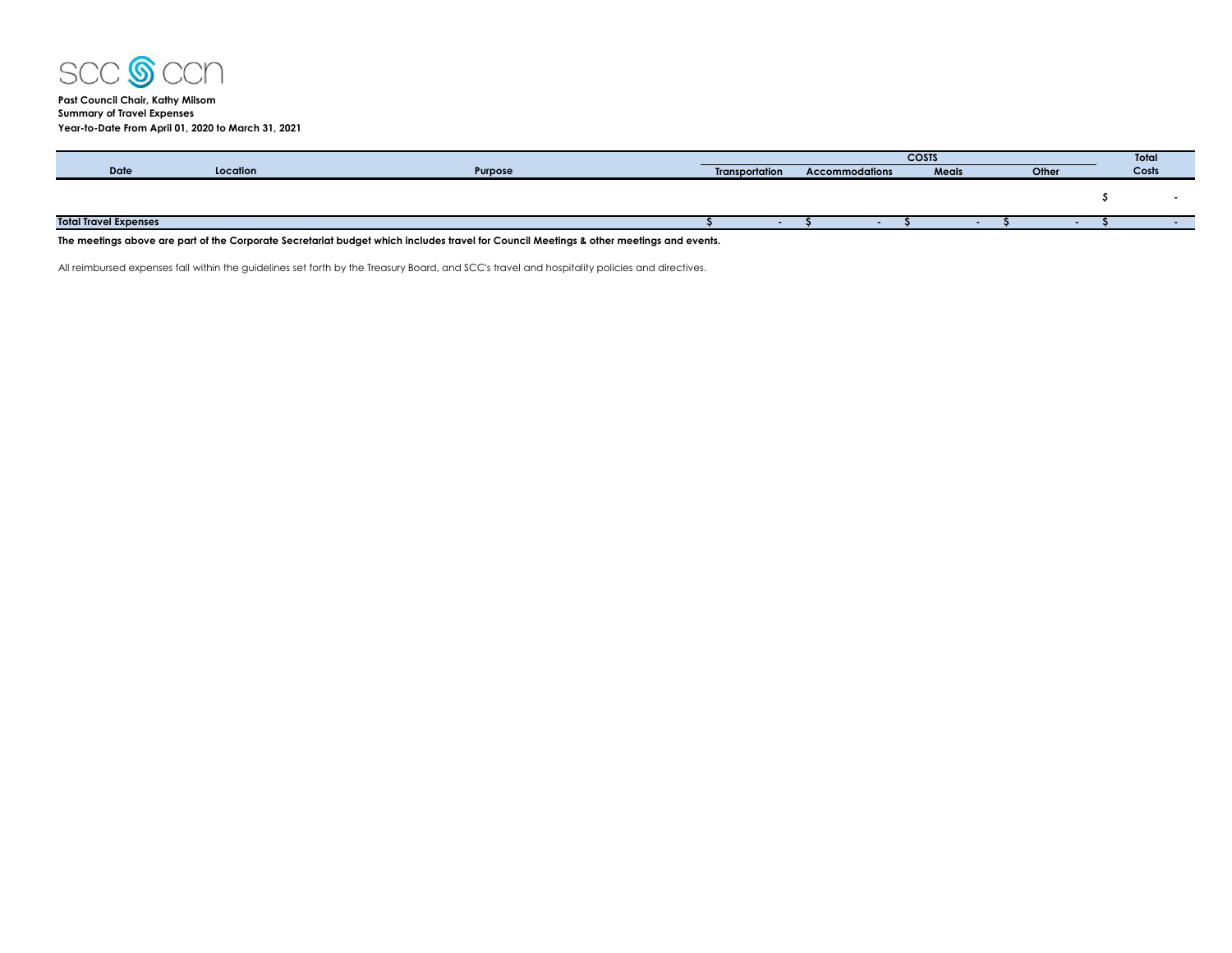

# **Past Council Chair, Kathy Milsom Summary of Hospitality Expenses Year-to-Date From April 01, 2020 to March 31, 2021**

|                                   |          |                |                     | <b>Number of Attendees</b> |          |  |                    |  |  |
|-----------------------------------|----------|----------------|---------------------|----------------------------|----------|--|--------------------|--|--|
| <b>Date</b>                       | Location | <b>Purpose</b> | Form of Hospitality | Internal                   | External |  | <b>Total Costs</b> |  |  |
|                                   |          |                |                     |                            |          |  |                    |  |  |
| <b>Total Hospitality Expenses</b> |          |                |                     |                            |          |  |                    |  |  |
|                                   |          |                |                     |                            |          |  |                    |  |  |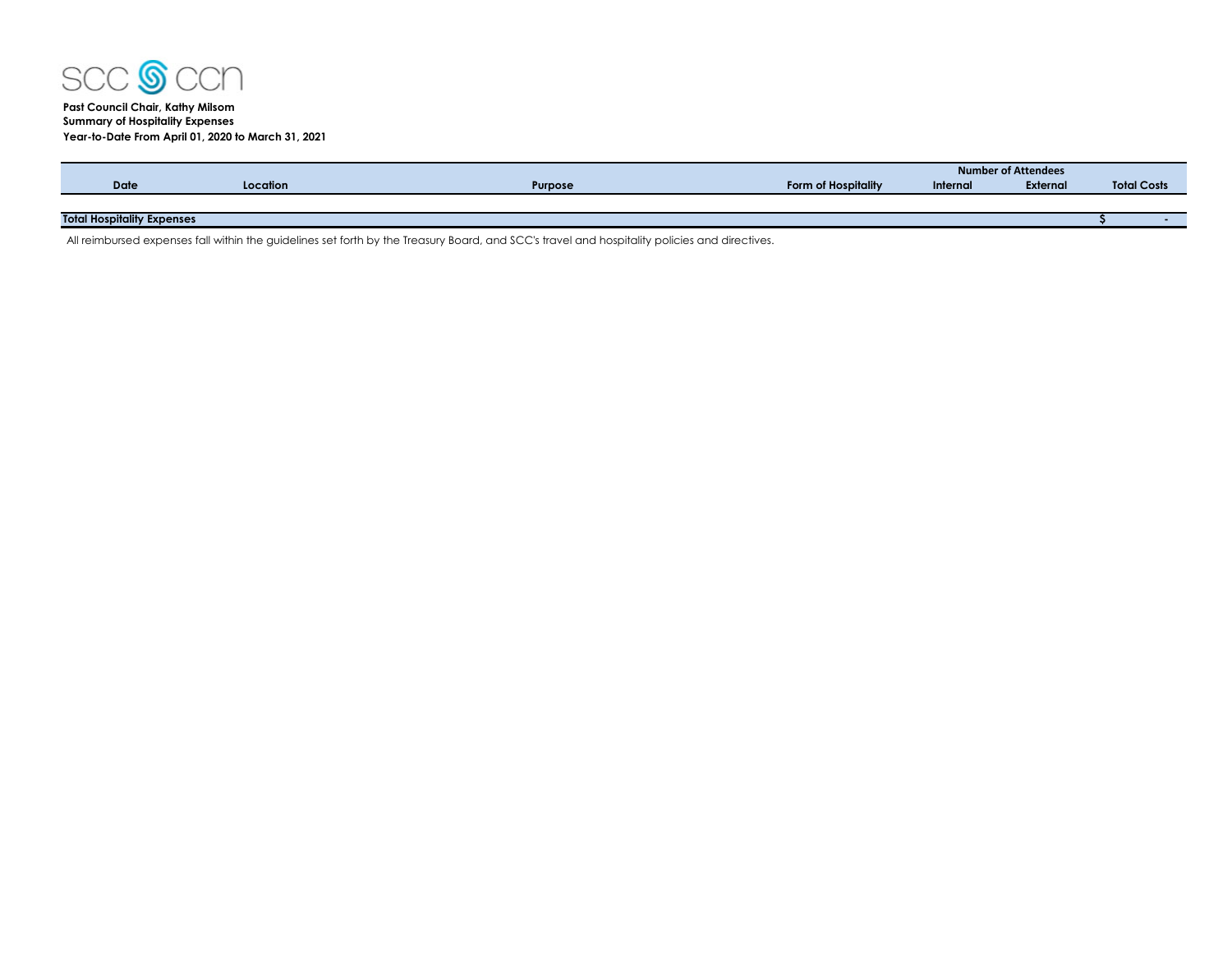

**Acting Council Chair, Colin Clark Summary of Travel Expenses Year-to-Date From April 01, 2020 to March 31, 2021**

|                              |          |         |                       | <b>COSTS</b> |                                         |  |  |       |  |  | <b>Total</b> |  |
|------------------------------|----------|---------|-----------------------|--------------|-----------------------------------------|--|--|-------|--|--|--------------|--|
| <b>Date</b>                  | Location | Purpose | <b>Transportation</b> |              | Meals<br>Other<br><b>Accommodations</b> |  |  | Costs |  |  |              |  |
|                              |          |         |                       |              |                                         |  |  |       |  |  |              |  |
|                              |          |         |                       |              |                                         |  |  |       |  |  |              |  |
|                              |          |         |                       |              |                                         |  |  |       |  |  |              |  |
| <b>Total Travel Expenses</b> |          |         |                       |              |                                         |  |  |       |  |  |              |  |
|                              |          |         |                       |              |                                         |  |  |       |  |  |              |  |

**The meetings above are part of the Corporate Secretariat budget which includes travel for Council Meetings & other meetings and events.**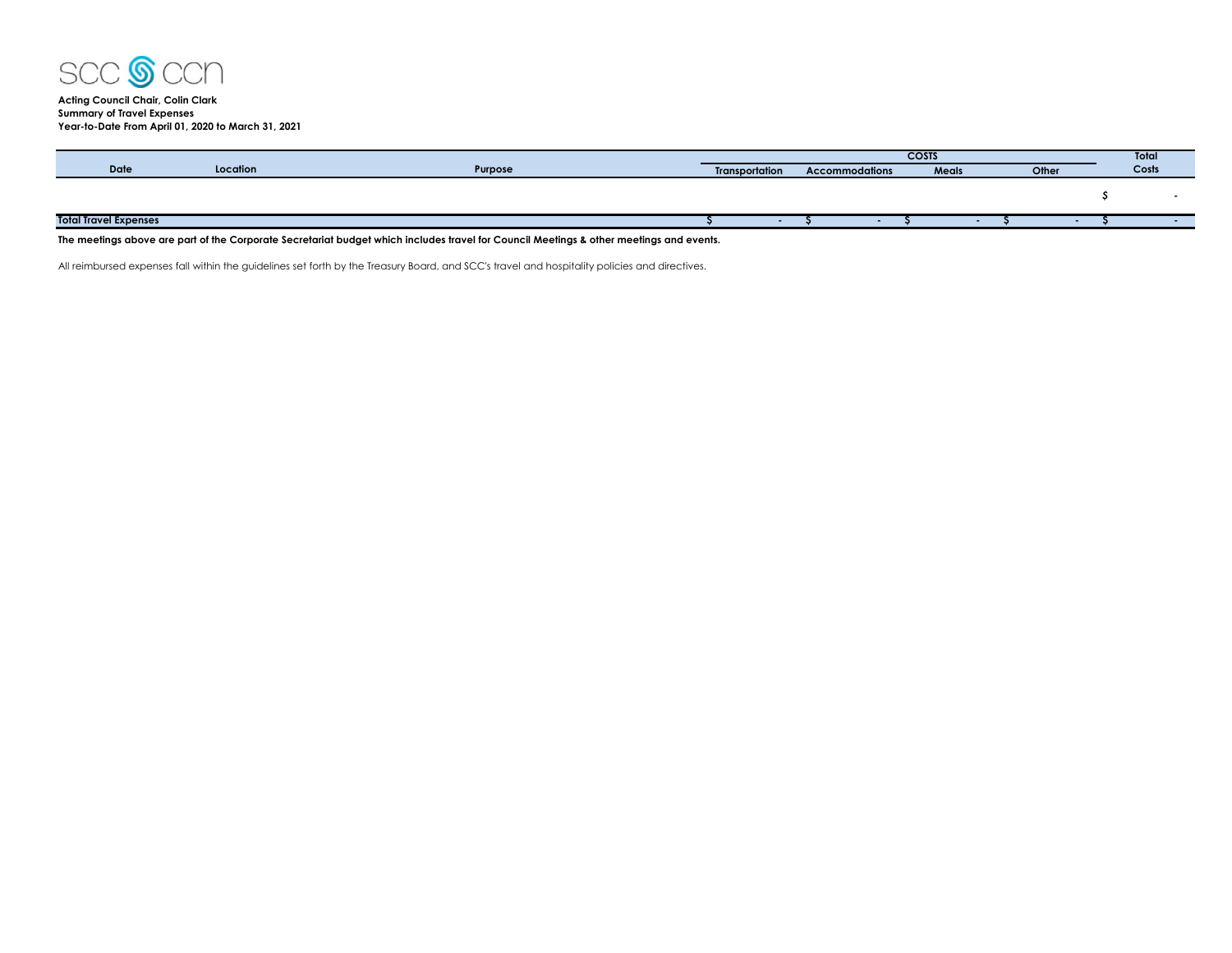

# **Acting Council Chair, Colin Clark Summary of Hospitality Expenses Year-to-Date From April 01, 2020 to March 31, 2021**

|                                   |          |                |                     | Number of Attendees |                 |                    |  |  |  |
|-----------------------------------|----------|----------------|---------------------|---------------------|-----------------|--------------------|--|--|--|
| Date                              | Location | <b>Purpose</b> | Form of Hospitality | Internal            | <b>External</b> | <b>Total Costs</b> |  |  |  |
|                                   |          |                |                     |                     |                 |                    |  |  |  |
|                                   |          |                |                     |                     |                 |                    |  |  |  |
| <b>Total Hospitality Expenses</b> |          |                |                     |                     |                 |                    |  |  |  |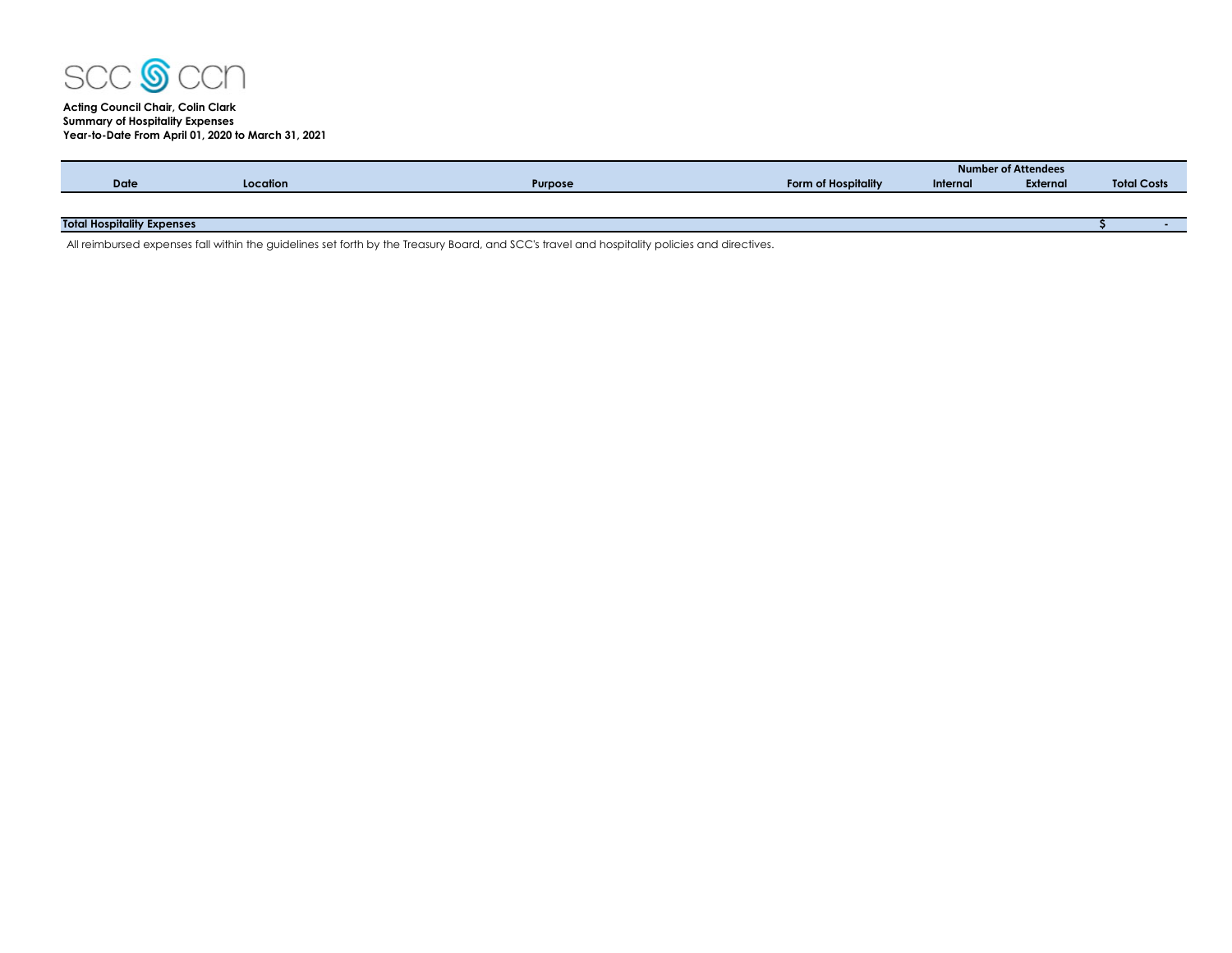

**Council Member & Audit Committee Chair, Tom Bursey Summary of Travel Expenses Year-to-Date From April 01, 2020 to March 31, 2021**

|                              |          |         |                                                |  |  | <b>COSTS</b> |       |  | Total |
|------------------------------|----------|---------|------------------------------------------------|--|--|--------------|-------|--|-------|
| <b>Date</b>                  | Location | Purpose | <b>Accommodations</b><br><b>Transportation</b> |  |  | Meals        | Other |  | Costs |
|                              |          |         |                                                |  |  |              |       |  |       |
| <b>Total Travel Expenses</b> |          |         |                                                |  |  |              |       |  |       |

**The meetings above are part of the Corporate Secretariat budget which includes travel for Council Meetings & other meetings and events.**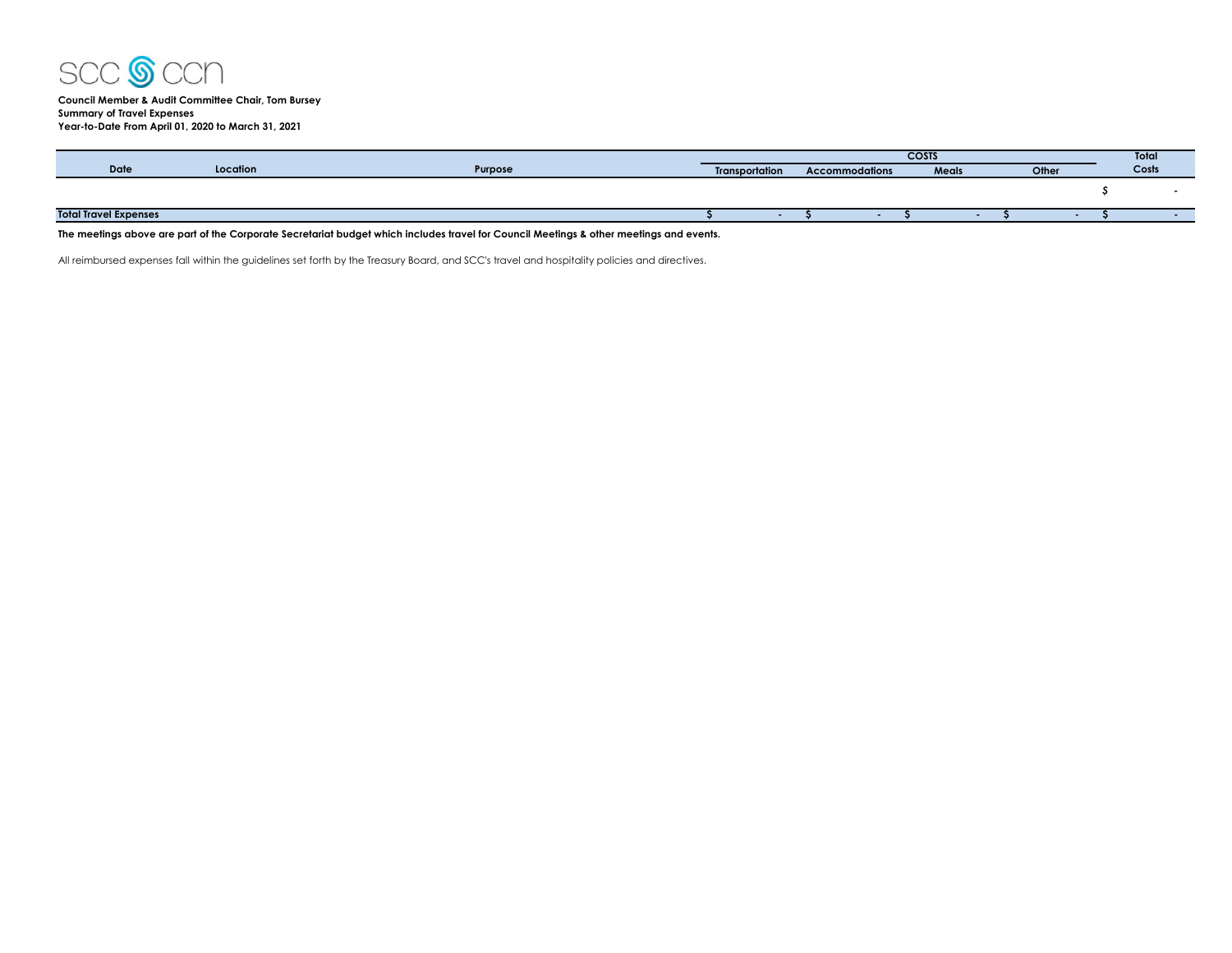

|                                   |          |                |                     | <b>Number of Attendees</b> |          |                    |  |  |  |  |
|-----------------------------------|----------|----------------|---------------------|----------------------------|----------|--------------------|--|--|--|--|
| <b>Date</b>                       | Location | <b>Purpose</b> | Form of Hospitality | Internal                   | External | <b>Total Costs</b> |  |  |  |  |
|                                   |          |                |                     |                            |          |                    |  |  |  |  |
|                                   |          |                |                     |                            |          |                    |  |  |  |  |
| <b>Total Hospitality Expenses</b> |          |                |                     |                            |          |                    |  |  |  |  |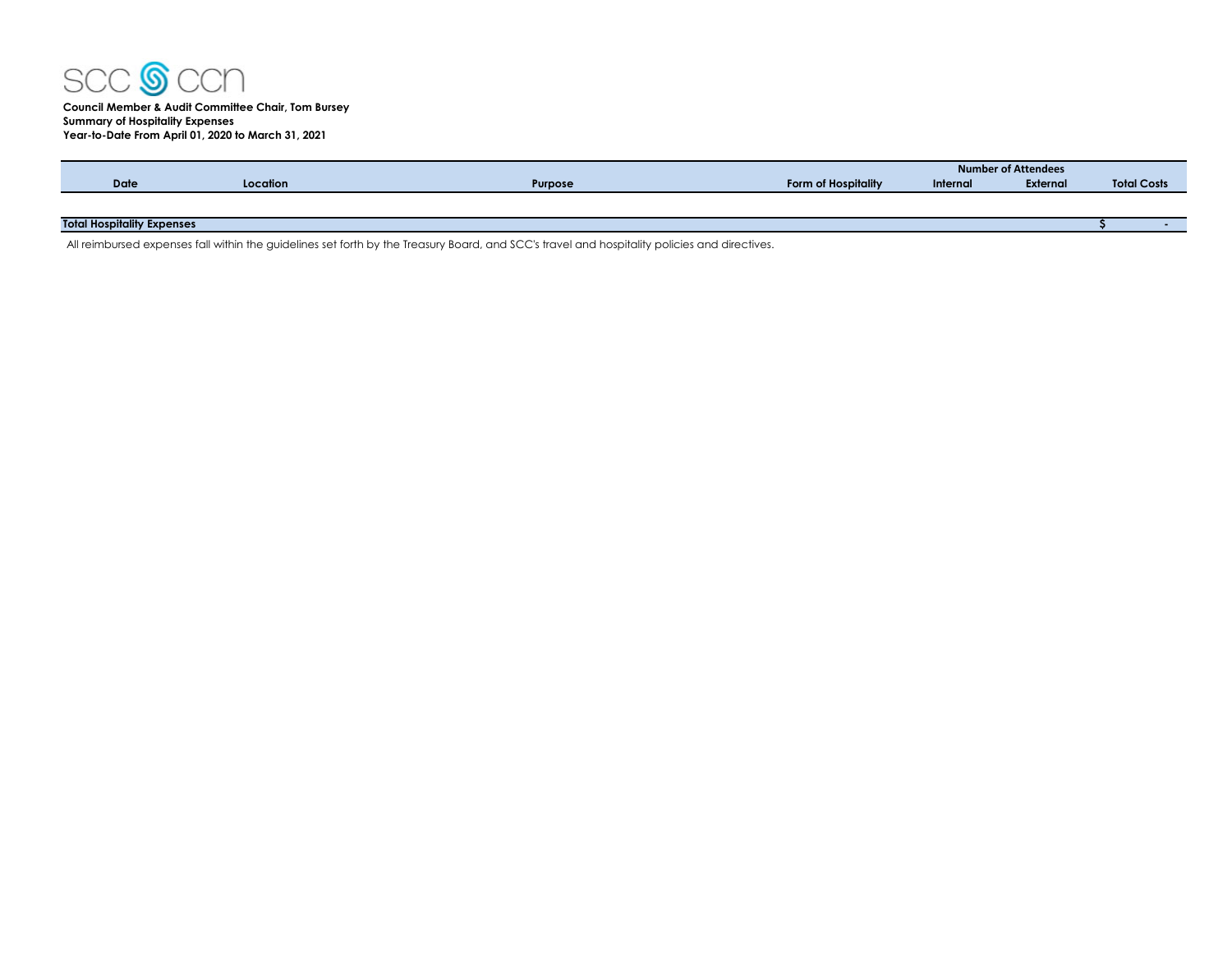

**Council Member, Zakiah Kassam Summary of Travel Expenses Year-to-Date From April 01, 2020 to March 31, 2021**

|                              |          |         |                                                | <b>COSTS</b> |  |  |              |       |  |  | <b>Total</b> |  |  |
|------------------------------|----------|---------|------------------------------------------------|--------------|--|--|--------------|-------|--|--|--------------|--|--|
| <b>Date</b>                  | Location | Purpose | <b>Transportation</b><br><b>Accommodations</b> |              |  |  | <b>Meals</b> | Other |  |  | Costs        |  |  |
|                              |          |         |                                                |              |  |  |              |       |  |  |              |  |  |
|                              |          |         |                                                |              |  |  |              |       |  |  |              |  |  |
|                              |          |         |                                                |              |  |  |              |       |  |  |              |  |  |
| <b>Total Travel Expenses</b> |          |         |                                                |              |  |  |              |       |  |  |              |  |  |
|                              |          |         |                                                |              |  |  |              |       |  |  |              |  |  |

**The meetings above are part of the Corporate Secretariat budget which includes travel for Council Meetings & other meetings and events.**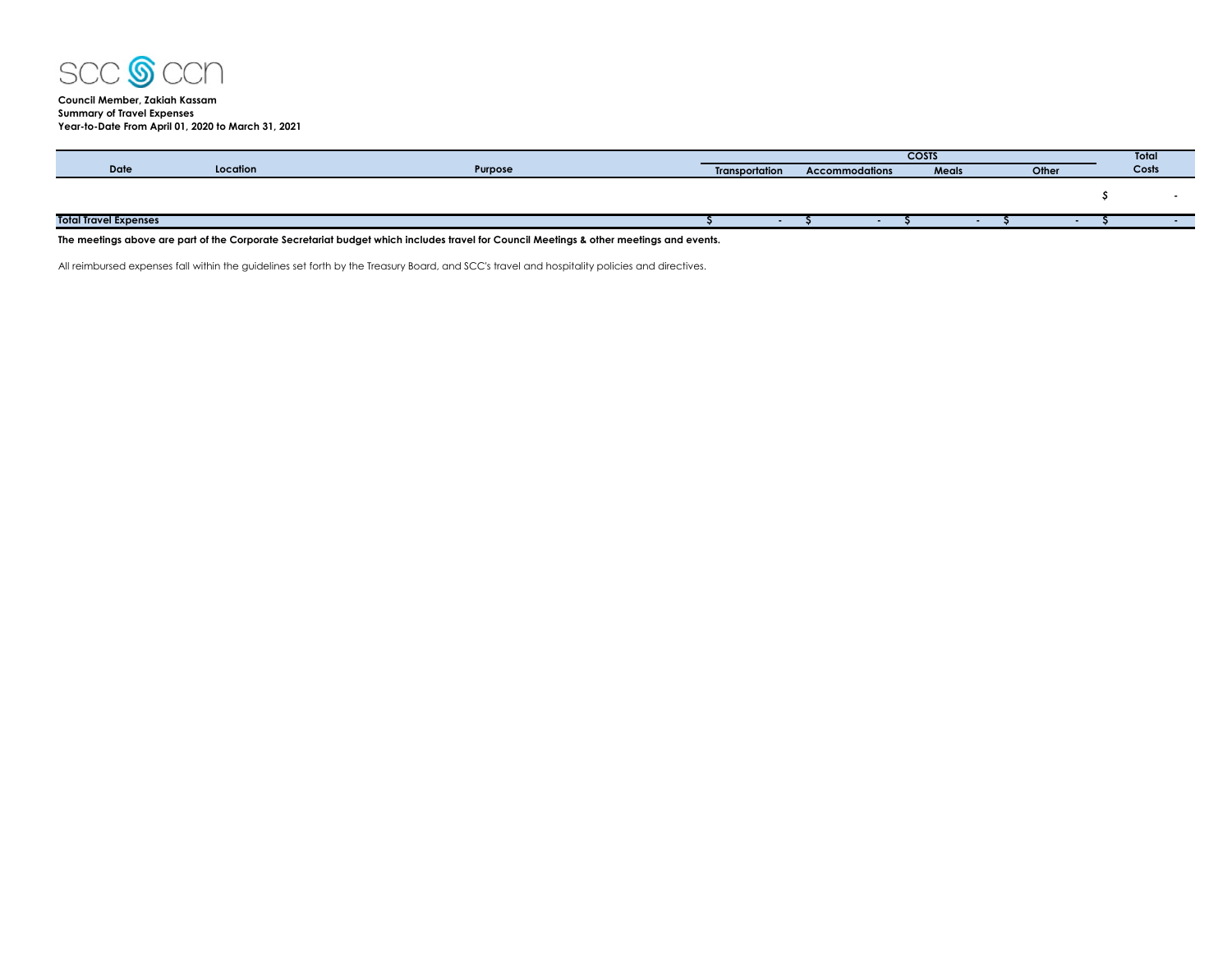

## **Council Member, Zakiah Kassam Summary of Hospitality Expenses Year-to-Date From April 01, 2020 to March 31, 2021**

|                                   |          |                |                            | <b>Number of Attendees</b> |          |                    |  |  |  |
|-----------------------------------|----------|----------------|----------------------------|----------------------------|----------|--------------------|--|--|--|
| <b>Date</b>                       | Location | <b>Purpose</b> | <b>Form of Hospitality</b> | Internal                   | External | <b>Total Costs</b> |  |  |  |
|                                   |          |                |                            |                            |          |                    |  |  |  |
|                                   |          |                |                            |                            |          |                    |  |  |  |
| <b>Total Hospitality Expenses</b> |          |                |                            |                            |          |                    |  |  |  |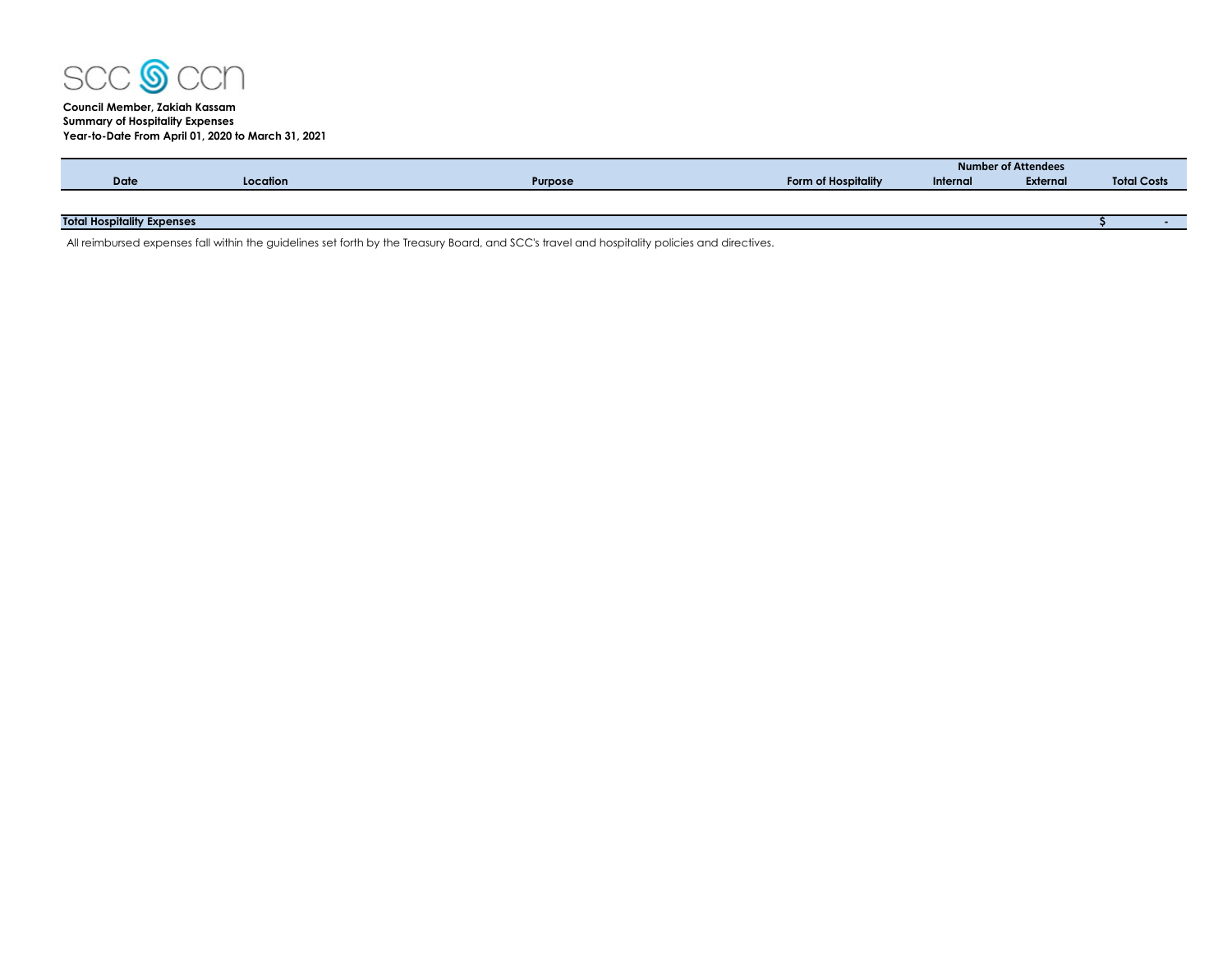

## **Council Member, Tayt Winnitoy Summary of Travel Expenses Year-to-Date From April 01, 2020 to March 31, 2021**

|                              |         | <b>COSTS</b>                            |  |  |  |       |  |       | Total |  |  |
|------------------------------|---------|-----------------------------------------|--|--|--|-------|--|-------|-------|--|--|
| Date<br>Location             | Purpose | Transportation<br><b>Accommodations</b> |  |  |  | Meals |  | Other | Costs |  |  |
|                              |         |                                         |  |  |  |       |  |       |       |  |  |
|                              |         |                                         |  |  |  |       |  |       |       |  |  |
| <b>Total Travel Expenses</b> |         |                                         |  |  |  |       |  |       |       |  |  |

**The meetings above are part of the Corporate Secretariat budget which includes travel for Council Meetings & other meetings and events.**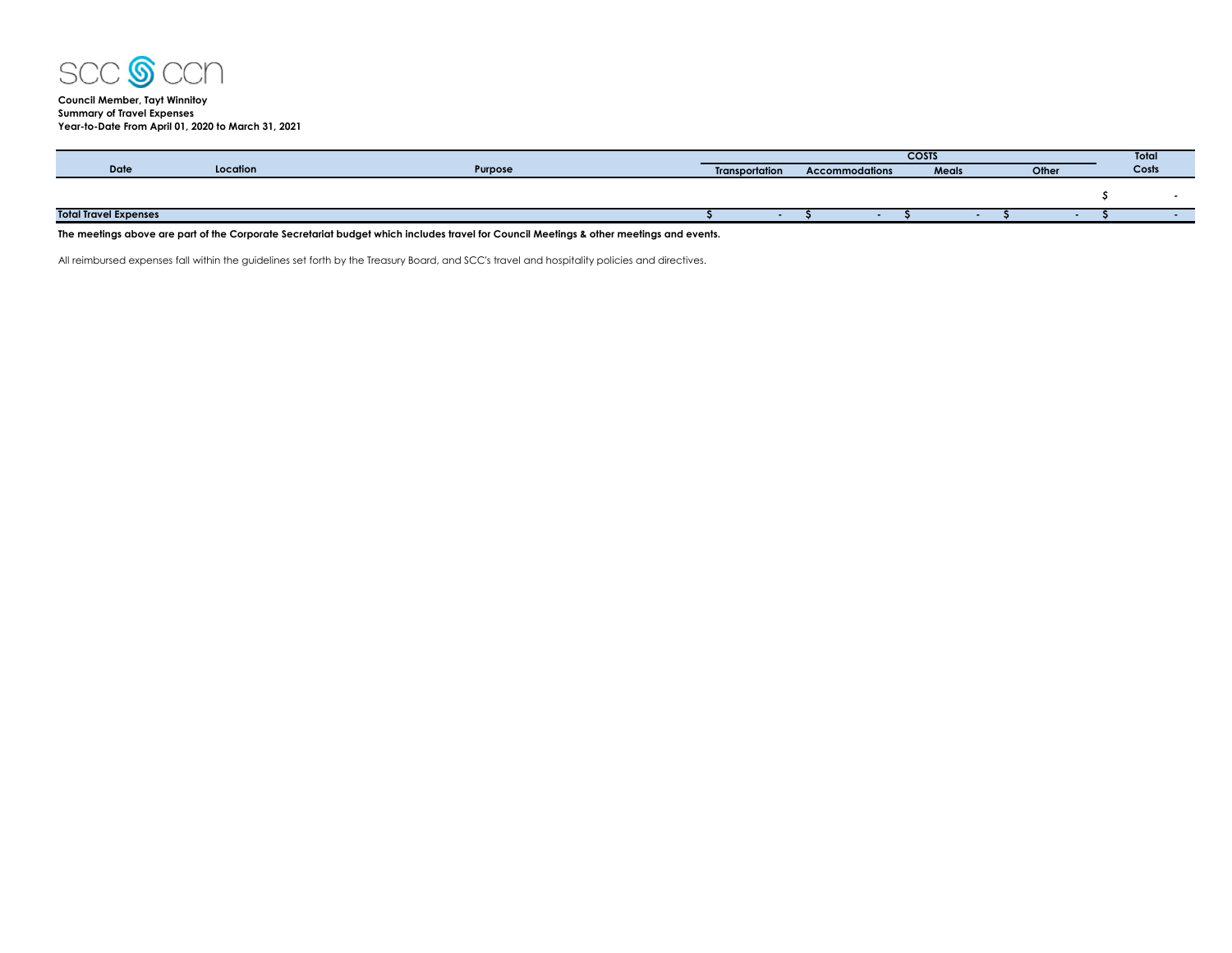

# **Council Member, Tayt Winnitoy Summary of Hospitality Expenses Year-to-Date From April 01, 2020 to March 31, 2021**

|                                   |          |                |                     | <b>Number of Attendees</b> |          |                    |  |  |  |
|-----------------------------------|----------|----------------|---------------------|----------------------------|----------|--------------------|--|--|--|
| Date                              | Location | <b>Purpose</b> | Form of Hospitality | Internal                   | External | <b>Total Costs</b> |  |  |  |
|                                   |          |                |                     |                            |          |                    |  |  |  |
|                                   |          |                |                     |                            |          |                    |  |  |  |
| <b>Total Hospitality Expenses</b> |          |                |                     |                            |          |                    |  |  |  |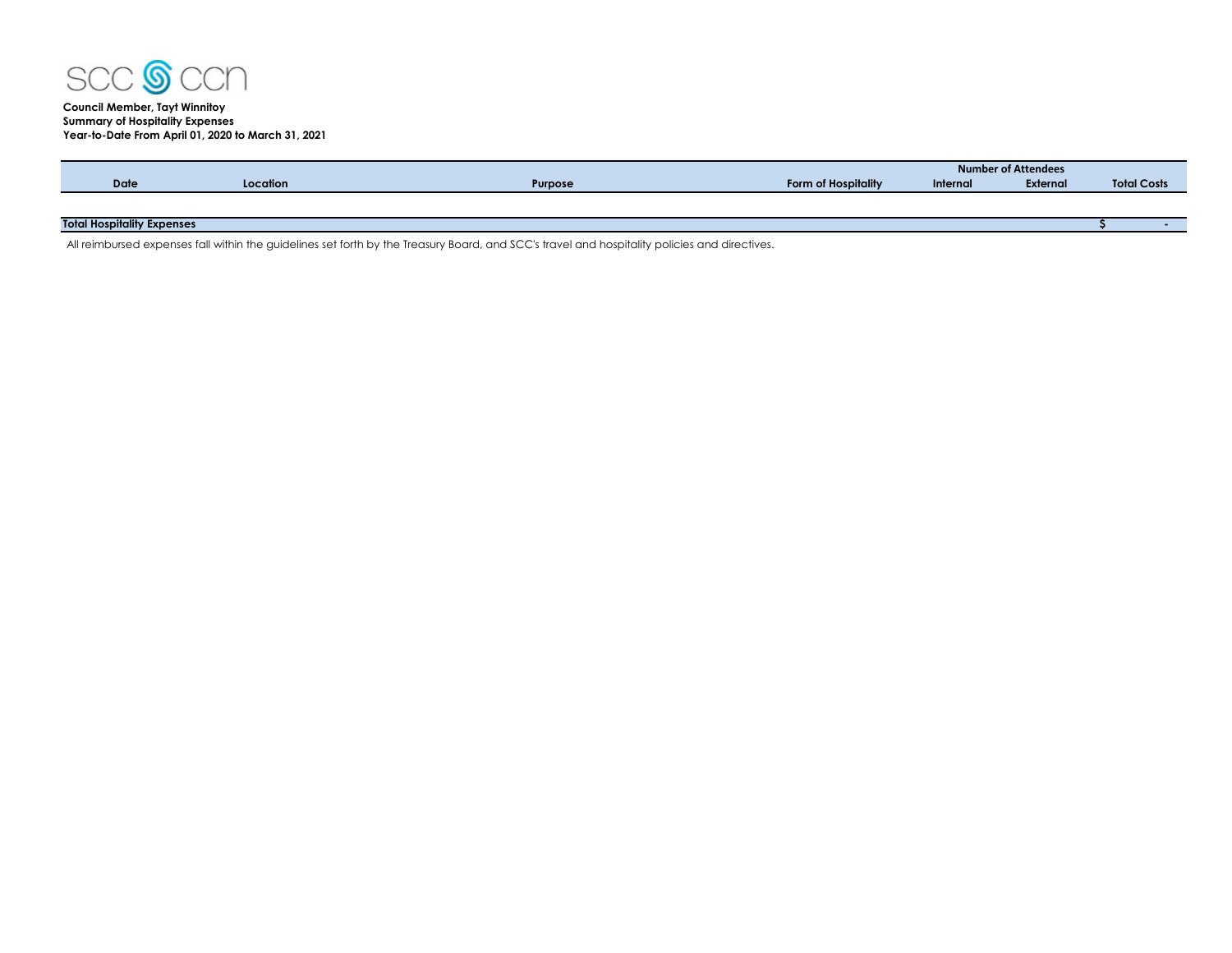

## **Council Member, Paul Pierlot Summary of Travel Expenses Year-to-Date From April 01, 2020 to March 31, 2021**

|                              |             |         |                       | <b>COSTS</b> |                       |  |        |  | Total  |       |       |
|------------------------------|-------------|---------|-----------------------|--------------|-----------------------|--|--------|--|--------|-------|-------|
| <b>Date</b>                  | Location    | Purpose | <b>Transportation</b> |              | <b>Accommodations</b> |  |        |  | Meals  | Other | Costs |
| March 11-13, 2020            | Calgary, AB | PTAC 77 |                       | 260.75       | 414.31 \$             |  | 238.95 |  | 914.01 |       |       |
| <b>Total Travel Expenses</b> |             |         |                       | 260.75       | 414.31                |  | 238.95 |  | 914.01 |       |       |
|                              |             |         |                       |              |                       |  |        |  |        |       |       |

**The meetings above are part of the Corporate Secretariat budget which includes travel for Council Meetings & other meetings and events.**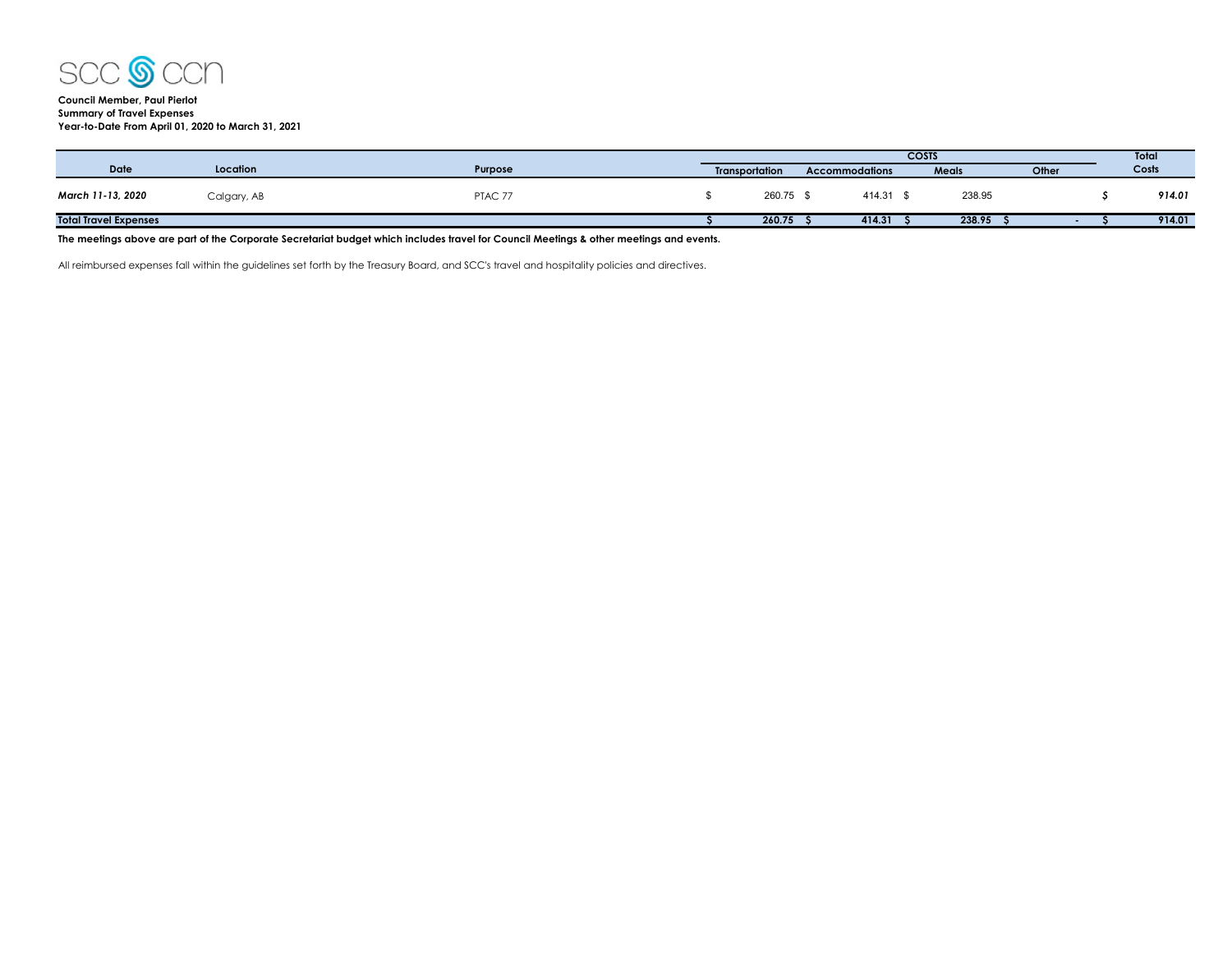

## **Council Member, Paul Pierlot Summary of Hospitality Expenses Year-to-Date From April 01, 2020 to March 31, 2021**

|                                   |          |                |                     | Number of Attendees |                 |                    |  |  |  |
|-----------------------------------|----------|----------------|---------------------|---------------------|-----------------|--------------------|--|--|--|
| <b>Date</b>                       | Location | <b>Purpose</b> | Form of Hospitality | Internal            | <b>External</b> | <b>Total Costs</b> |  |  |  |
|                                   |          |                |                     |                     |                 |                    |  |  |  |
|                                   |          |                |                     |                     |                 |                    |  |  |  |
| <b>Total Hospitality Expenses</b> |          |                |                     |                     |                 |                    |  |  |  |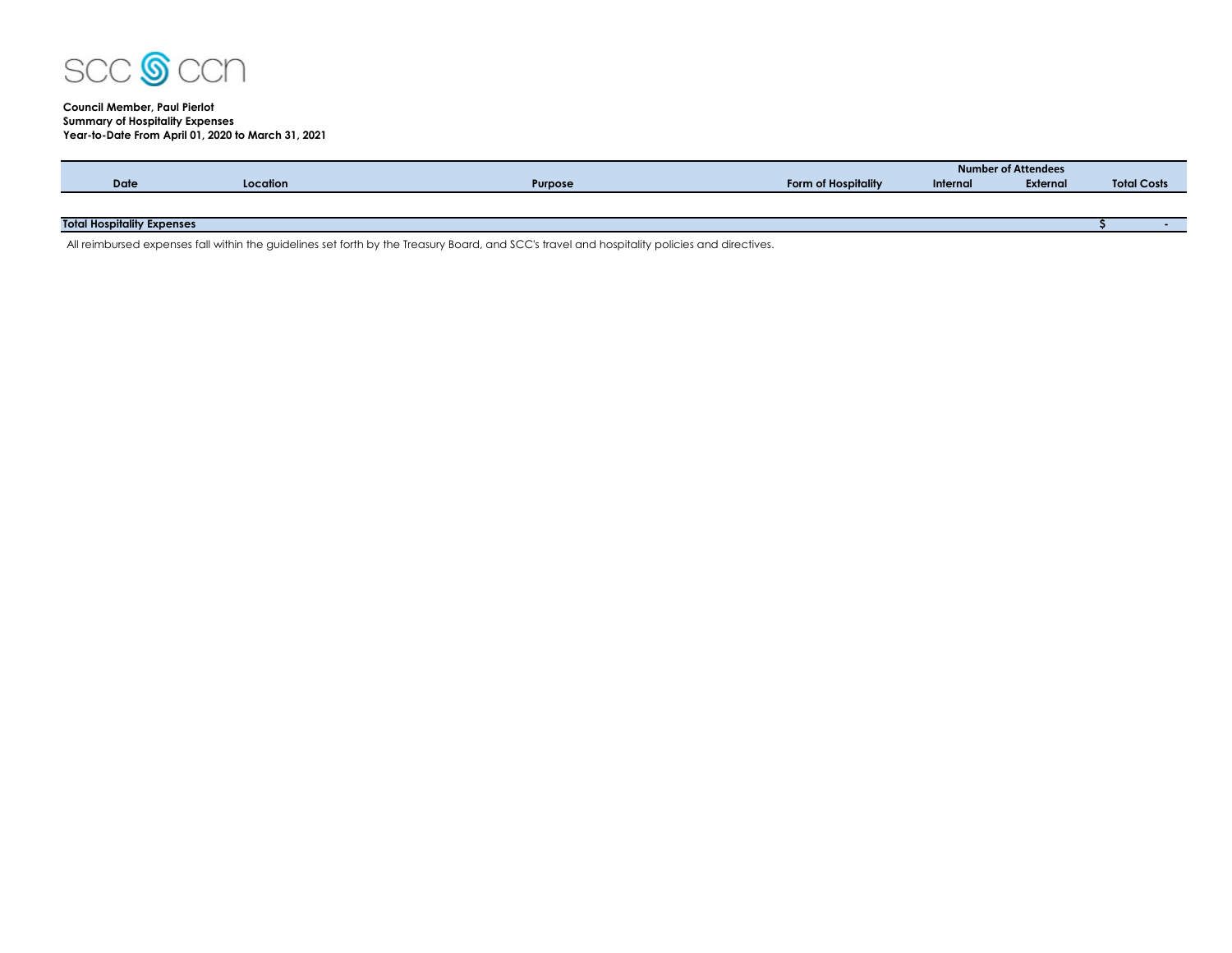

## **Council Member, Mike Burns Summary of Travel Expenses Year-to-Date From April 01, 2020 to March 31, 2021**

|                              |          |         | <b>COSTS</b>          |  |                       |  |  | Total |  |       |       |
|------------------------------|----------|---------|-----------------------|--|-----------------------|--|--|-------|--|-------|-------|
| <b>Date</b>                  | Location | Purpose | <b>Transportation</b> |  | <b>Accommodations</b> |  |  | Meals |  | Other | Costs |
|                              |          |         |                       |  |                       |  |  |       |  |       |       |
|                              |          |         |                       |  |                       |  |  |       |  |       |       |
|                              |          |         |                       |  |                       |  |  |       |  |       |       |
| <b>Total Travel Expenses</b> |          |         |                       |  |                       |  |  |       |  |       |       |
|                              |          |         |                       |  |                       |  |  |       |  |       |       |

**The meetings above are part of the Corporate Secretariat budget which includes travel for Council Meetings & other meetings and events.**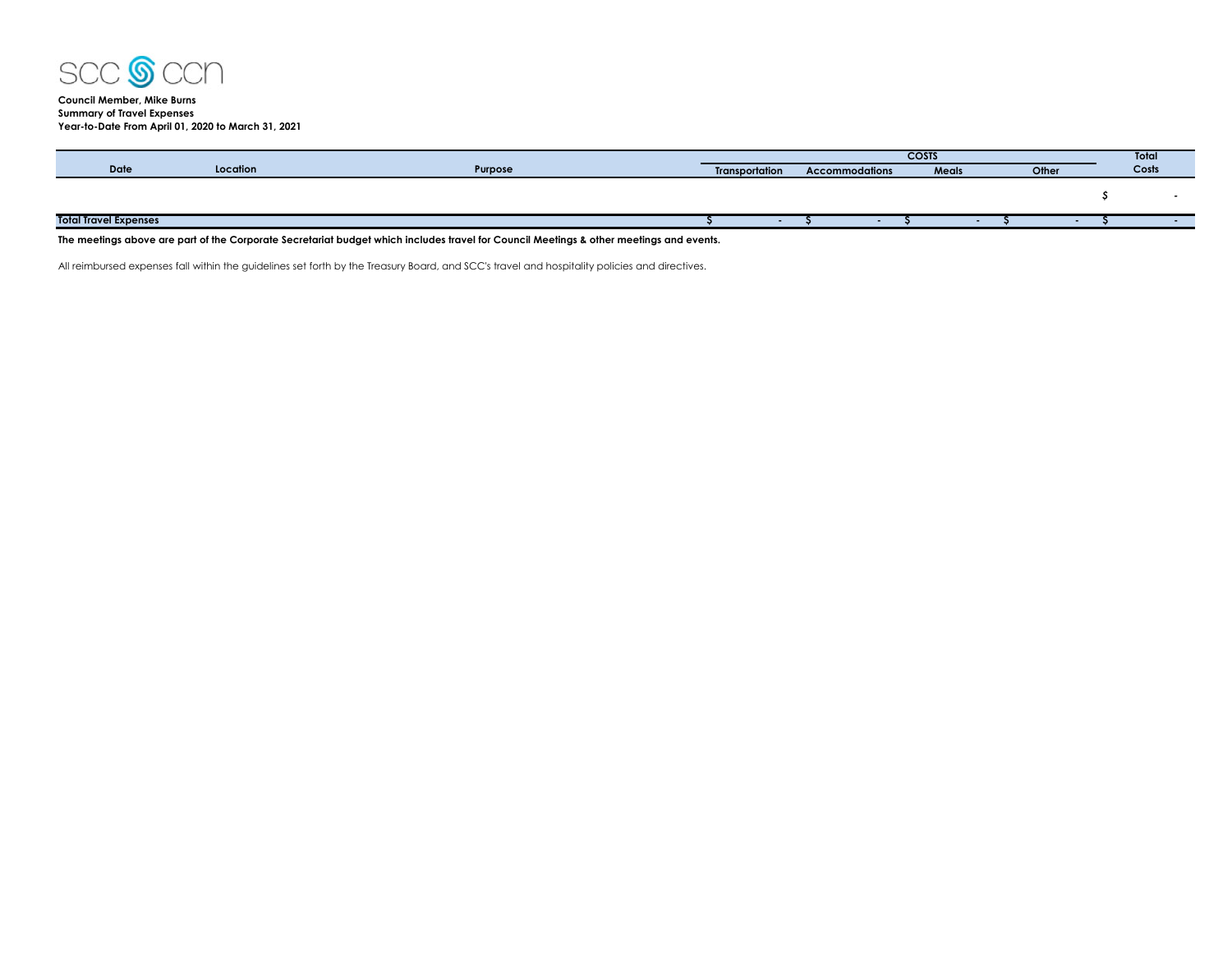

## **Council Member, Mike Burns Summary of Hospitality Expenses Year-to-Date From April 01, 2020 to March 31, 2021**

|                                   |          |                |                     |          | Number of Attendees |                    |  |
|-----------------------------------|----------|----------------|---------------------|----------|---------------------|--------------------|--|
| <b>Date</b>                       | Location | <b>Purpose</b> | Form of Hospitality | Internal | External            | <b>Total Costs</b> |  |
|                                   |          |                |                     |          |                     |                    |  |
|                                   |          |                |                     |          |                     |                    |  |
| <b>Total Hospitality Expenses</b> |          |                |                     |          |                     |                    |  |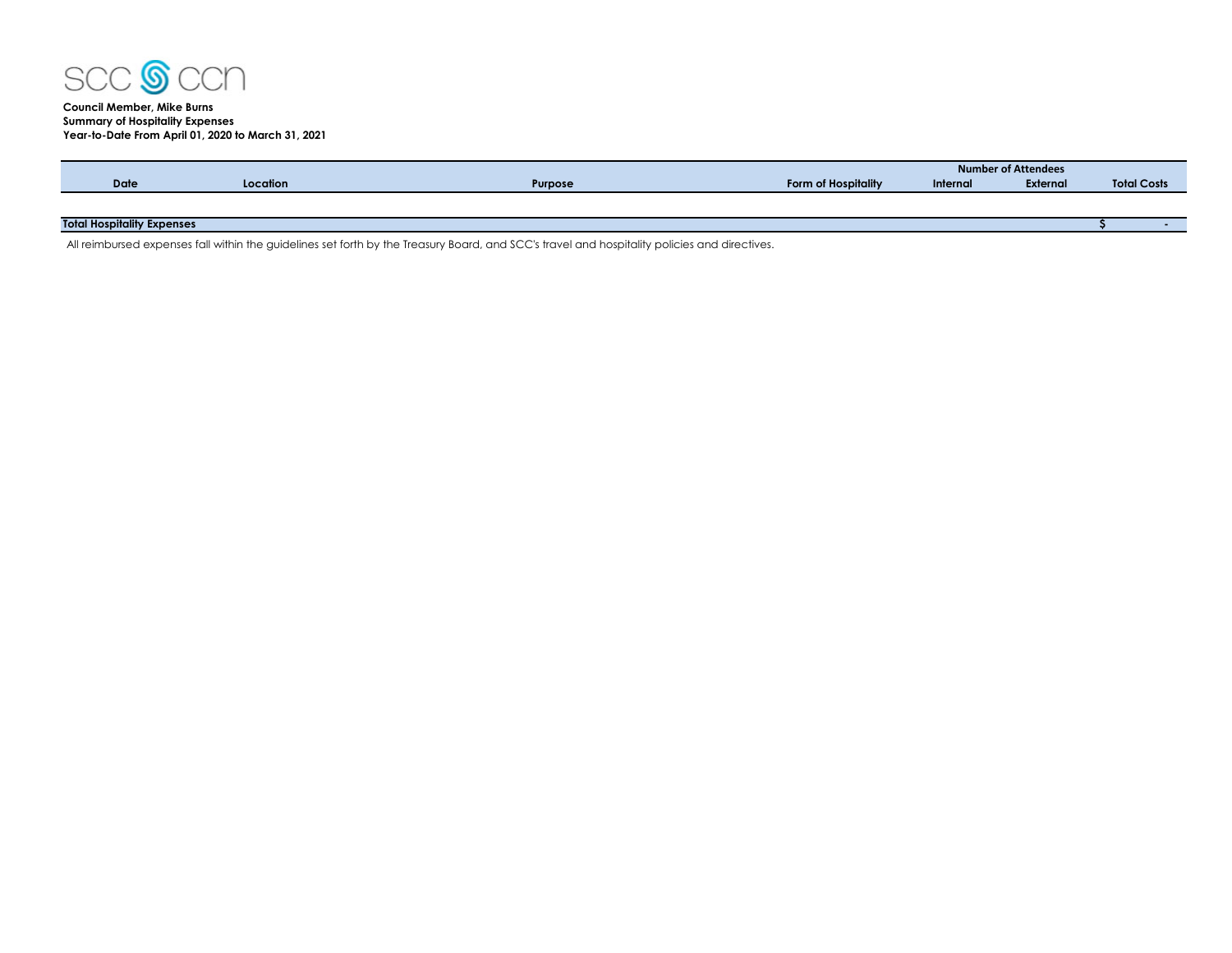

**Council Member, Mary Cianchetti Summary of Travel Expenses Year-to-Date From April 01, 2020 to March 31, 2021**

|                              |          |         | <b>COSTS</b>          |                       |              |  |       |  | Total |
|------------------------------|----------|---------|-----------------------|-----------------------|--------------|--|-------|--|-------|
| <b>Date</b>                  | Location | Purpose | <b>Transportation</b> | <b>Accommodations</b> | <b>Meals</b> |  | Other |  | Costs |
|                              |          |         |                       |                       |              |  |       |  |       |
|                              |          |         |                       |                       |              |  |       |  |       |
|                              |          |         |                       |                       |              |  |       |  |       |
|                              |          |         |                       |                       |              |  |       |  |       |
| <b>Total Travel Expenses</b> |          |         |                       |                       |              |  |       |  |       |

**The meetings above are part of the Corporate Secretariat budget which includes travel for Council Meetings & other meetings and events.**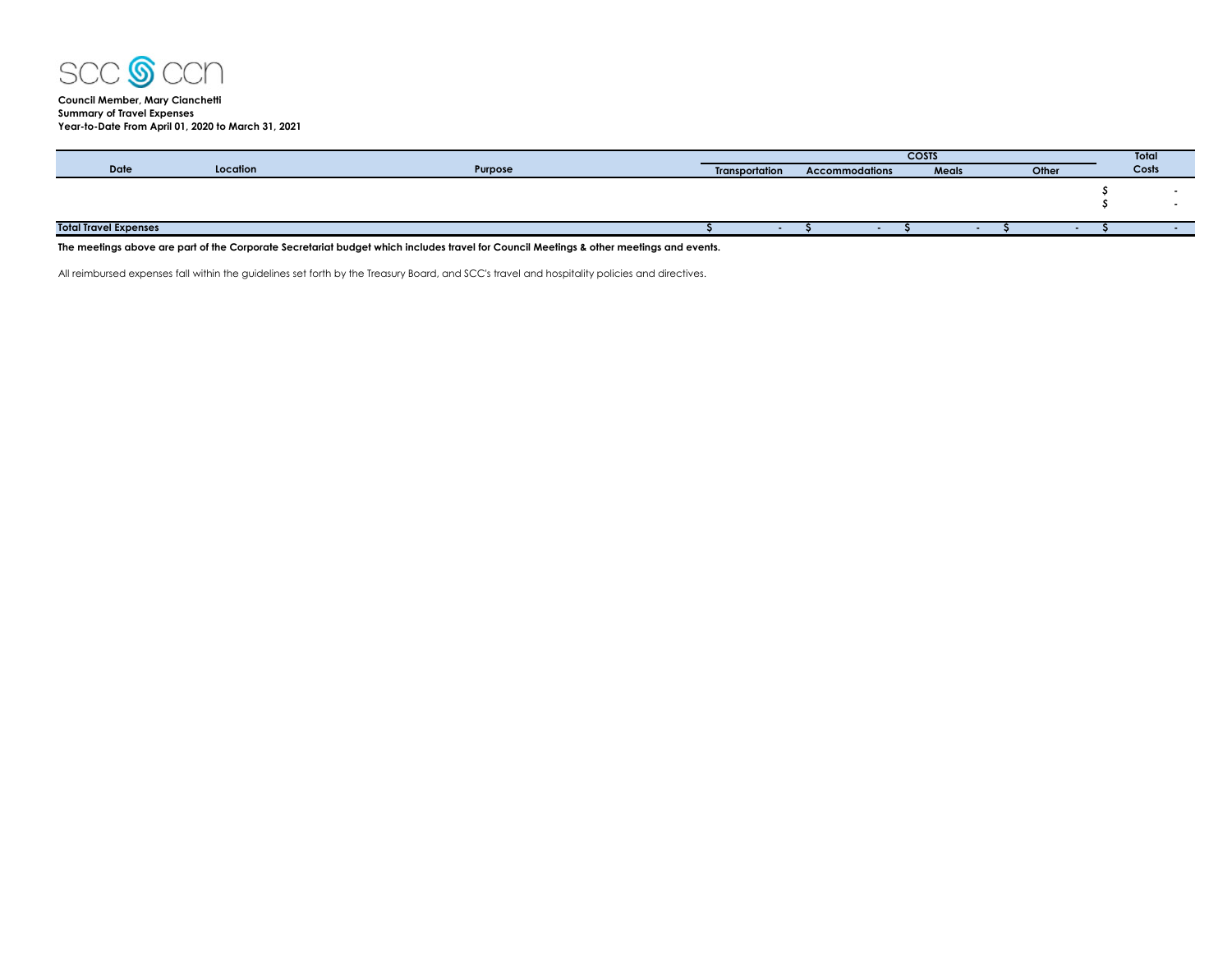

# **Council Member, Mary Cianchetti Summary of Hospitality Expenses Year-to-Date From April 01, 2020 to March 31, 2021**

|                                   |          |                |                     |          | Number of Attendees |                    |  |
|-----------------------------------|----------|----------------|---------------------|----------|---------------------|--------------------|--|
| <b>Date</b>                       | Location | <b>Purpose</b> | Form of Hospitality | Internal | External            | <b>Total Costs</b> |  |
|                                   |          |                |                     |          |                     |                    |  |
|                                   |          |                |                     |          |                     |                    |  |
| <b>Total Hospitality Expenses</b> |          |                |                     |          |                     |                    |  |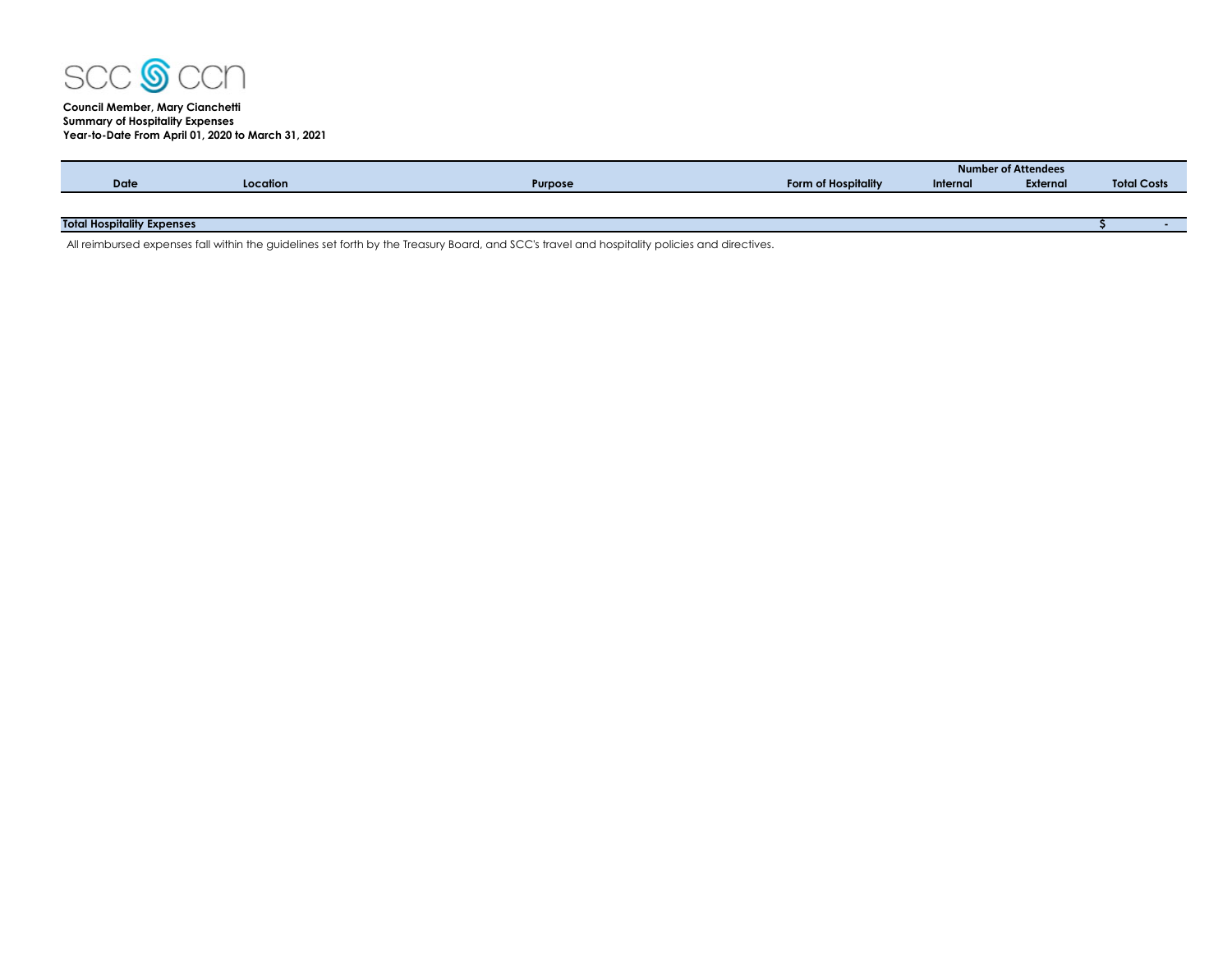

## **Council Member, Kathryn Coll Summary of Travel Expenses Year-to-Date From April 01, 2020 to March 31, 2021**

|                              |          |         | <b>COSTS</b>   |  |                       |       |  |       | Total |
|------------------------------|----------|---------|----------------|--|-----------------------|-------|--|-------|-------|
| Date                         | Location | Purpose | Transportation |  | <b>Accommodations</b> | Meals |  | Other | Costs |
|                              |          |         |                |  |                       |       |  |       |       |
|                              |          |         |                |  |                       |       |  |       |       |
| <b>Total Travel Expenses</b> |          |         |                |  |                       |       |  |       |       |
|                              |          |         |                |  |                       |       |  |       |       |

**The meetings above are part of the Corporate Secretariat budget which includes travel for Council Meetings & other meetings and events.**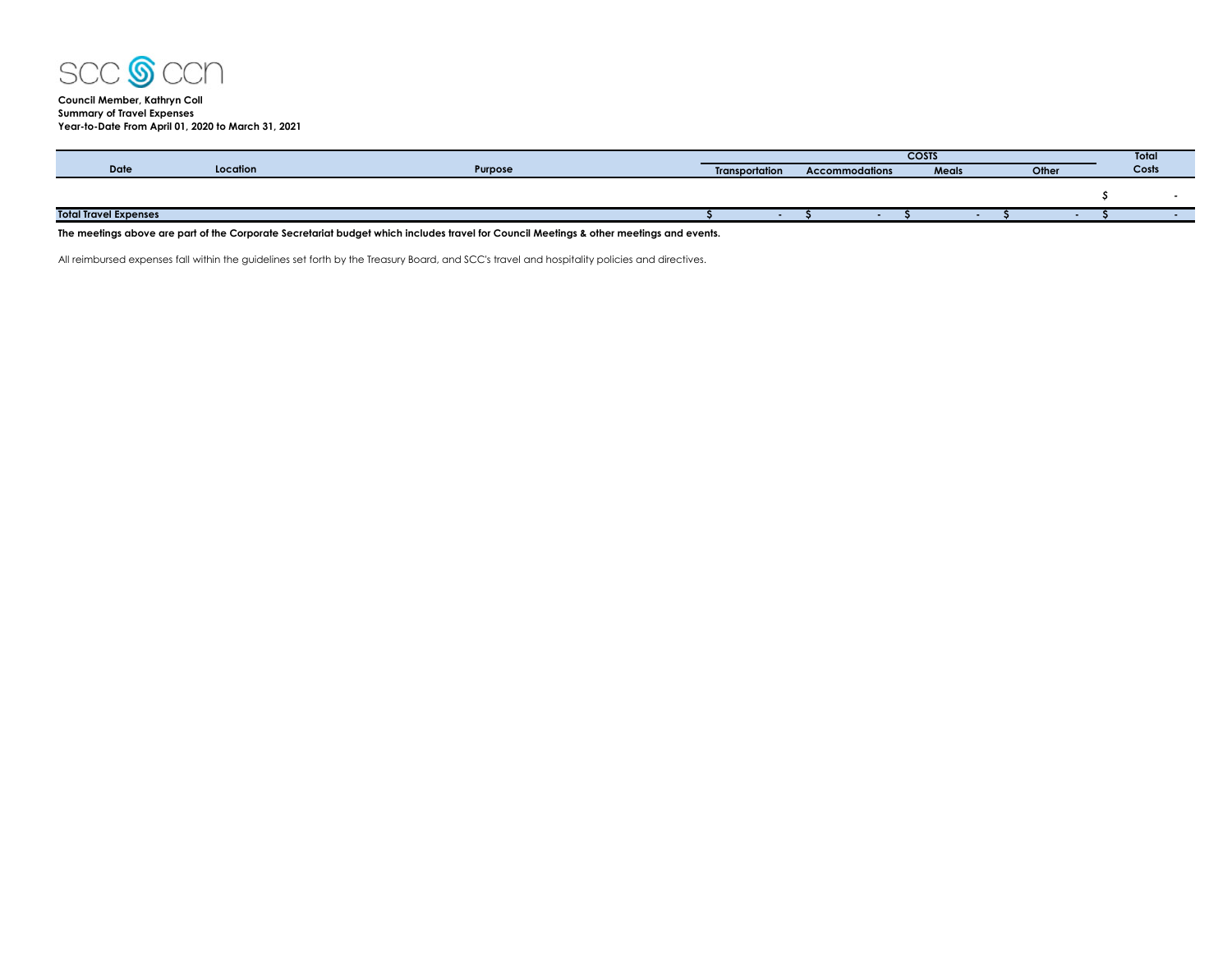

# **Council Member, Kathryn Coll Summary of Hospitality Expenses Year-to-Date From April 01, 2020 to March 31, 2021**

|                                   |          |         |                     | Number of Attendees |                 |                    |  |  |  |  |
|-----------------------------------|----------|---------|---------------------|---------------------|-----------------|--------------------|--|--|--|--|
| <b>Date</b>                       | Location | Purpose | Form of Hospitality | Internal            | <b>External</b> | <b>Total Costs</b> |  |  |  |  |
|                                   |          |         |                     |                     |                 |                    |  |  |  |  |
|                                   |          |         |                     |                     |                 |                    |  |  |  |  |
| <b>Total Hospitality Expenses</b> |          |         |                     |                     |                 |                    |  |  |  |  |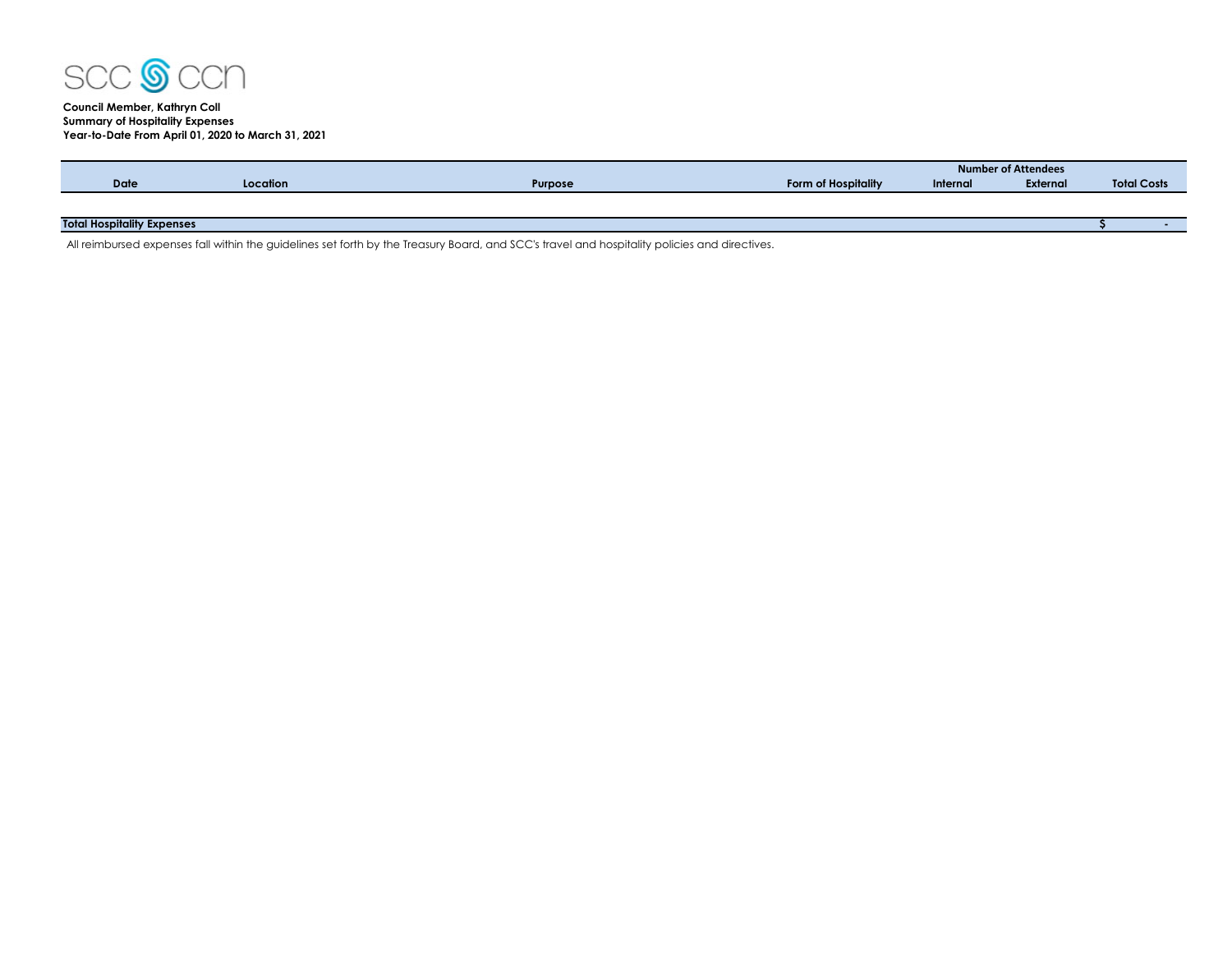

## **Council Member, Glenda Reid Summary of Travel Expenses Year-to-Date From April 01, 2020 to March 31, 2021**

|                              |          |         | <b>COSTS</b>          |  |                       |  |  | Total |  |       |       |
|------------------------------|----------|---------|-----------------------|--|-----------------------|--|--|-------|--|-------|-------|
| <b>Date</b>                  | Location | Purpose | <b>Transportation</b> |  | <b>Accommodations</b> |  |  | Meals |  | Other | Costs |
|                              |          |         |                       |  |                       |  |  |       |  |       |       |
|                              |          |         |                       |  |                       |  |  |       |  |       |       |
|                              |          |         |                       |  |                       |  |  |       |  |       |       |
| <b>Total Travel Expenses</b> |          |         |                       |  |                       |  |  |       |  |       |       |
|                              |          |         |                       |  |                       |  |  |       |  |       |       |

**The meetings above are part of the Corporate Secretariat budget which includes travel for Council Meetings & other meetings and events.**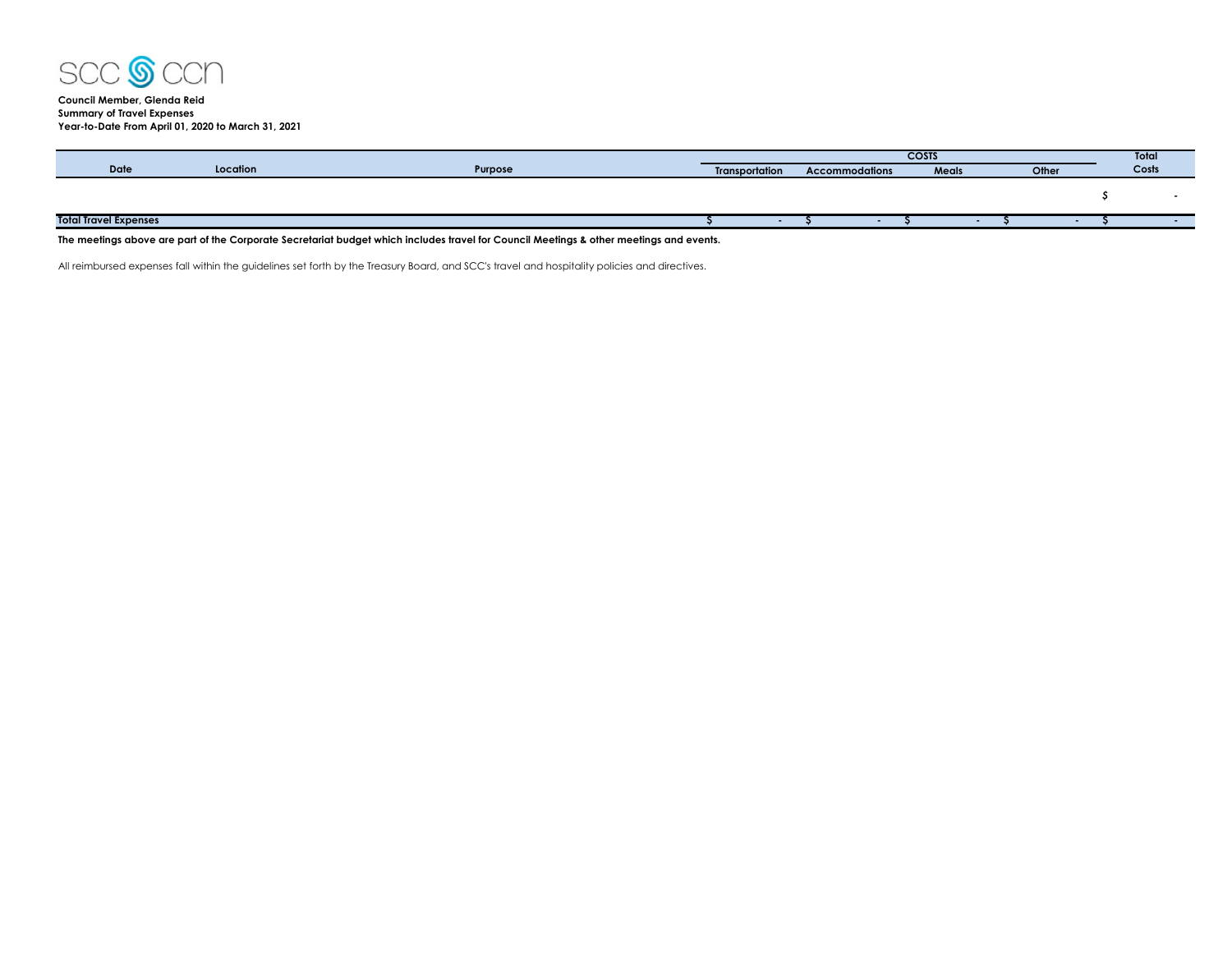

# **Council Member, Glenda Reid Summary of Hospitality Expenses Year-to-Date From April 01, 2020 to March 31, 2021**

|                                   |          |                |                     |          | <b>Number of Attendees</b> |                    |  |
|-----------------------------------|----------|----------------|---------------------|----------|----------------------------|--------------------|--|
| <b>Date</b>                       | Location | <b>Purpose</b> | Form of Hospitality | Internal | External                   | <b>Total Costs</b> |  |
|                                   |          |                |                     |          |                            |                    |  |
|                                   |          |                |                     |          |                            |                    |  |
| <b>Total Hospitality Expenses</b> |          |                |                     |          |                            |                    |  |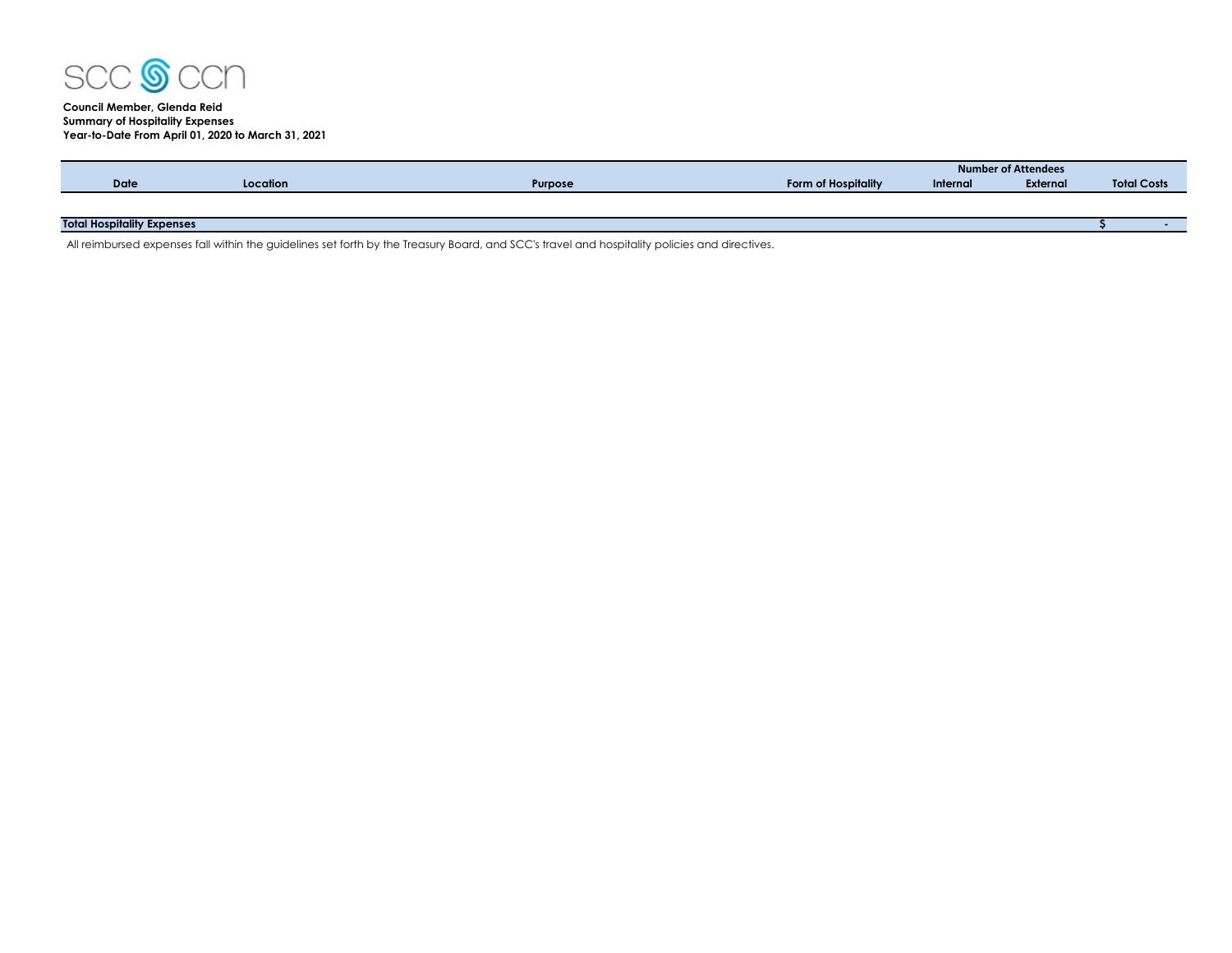

**Council Member, François Coallier Summary of Travel Expenses Year-to-Date From April 01, 2020 to March 31, 2021**

|                              |          |         | <b>COSTS</b>          |  |                       |  |       |  | <b>Total</b> |       |
|------------------------------|----------|---------|-----------------------|--|-----------------------|--|-------|--|--------------|-------|
| Date                         | Location | Purpose | <b>Transportation</b> |  | <b>Accommodations</b> |  | Meals |  | Other        | Costs |
|                              |          |         |                       |  |                       |  |       |  |              |       |
|                              |          |         |                       |  |                       |  |       |  |              |       |
|                              |          |         |                       |  |                       |  |       |  |              |       |
| <b>Total Travel Expenses</b> |          |         |                       |  |                       |  |       |  |              |       |
|                              |          |         |                       |  |                       |  |       |  |              |       |

**The meetings above are part of the Corporate Secretariat budget which includes travel for Council Meetings & other meetings and events.**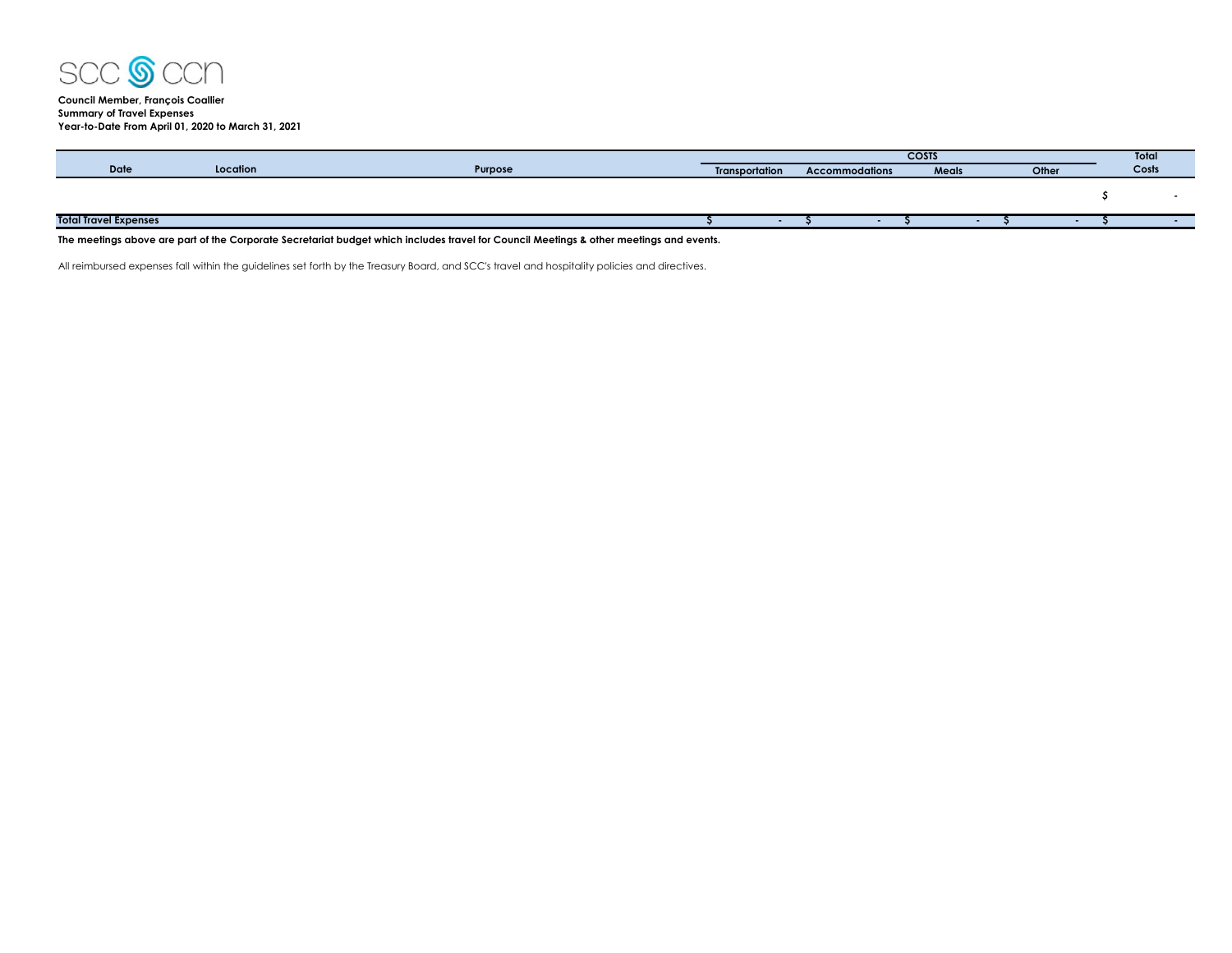

# **Council Member, François Coallier Summary of Hospitality Expenses Year-to-Date From April 01, 2020 to March 31, 2021**

|                                   |          |                |                     |          | <b>Number of Attendees</b> |                    |  |
|-----------------------------------|----------|----------------|---------------------|----------|----------------------------|--------------------|--|
| Date                              | Location | <b>Purpose</b> | Form of Hospitality | Internal | External                   | <b>Total Costs</b> |  |
|                                   |          |                |                     |          |                            |                    |  |
|                                   |          |                |                     |          |                            |                    |  |
| <b>Total Hospitality Expenses</b> |          |                |                     |          |                            |                    |  |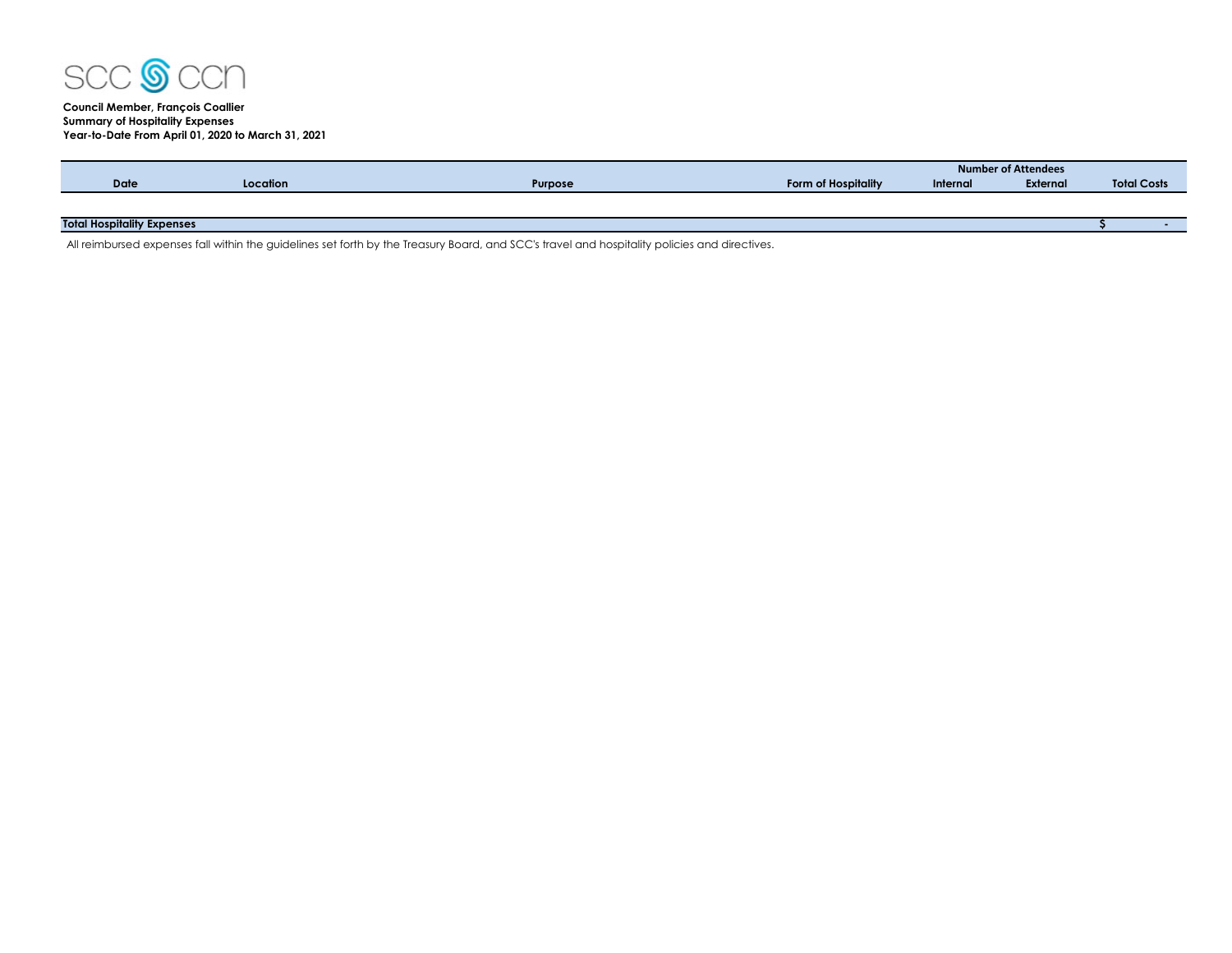

## **Council Member, Jeff Dolan Summary of Travel Expenses Year-to-Date From April 01, 2020 to March 31, 2021**

|                              |          |                                                                                                                | <b>COSTS</b>          |  |                       |       |  | Total |       |
|------------------------------|----------|----------------------------------------------------------------------------------------------------------------|-----------------------|--|-----------------------|-------|--|-------|-------|
| <b>Date</b>                  | Location | Purpose                                                                                                        | <b>Transportation</b> |  | <b>Accommodations</b> | Meals |  | Other | Costs |
|                              |          |                                                                                                                |                       |  |                       |       |  |       |       |
|                              |          |                                                                                                                |                       |  |                       |       |  |       |       |
|                              |          |                                                                                                                |                       |  |                       |       |  |       |       |
| <b>Total Travel Expenses</b> |          |                                                                                                                |                       |  |                       |       |  |       |       |
| ___                          |          | rando de la caracción de la caracción de la caracción de la caracción de la caracción de la caracción de la ca |                       |  |                       |       |  |       |       |

**The meetings above are part of the Corporate Secretariat budget which includes travel for Council Meetings & other meetings and events.**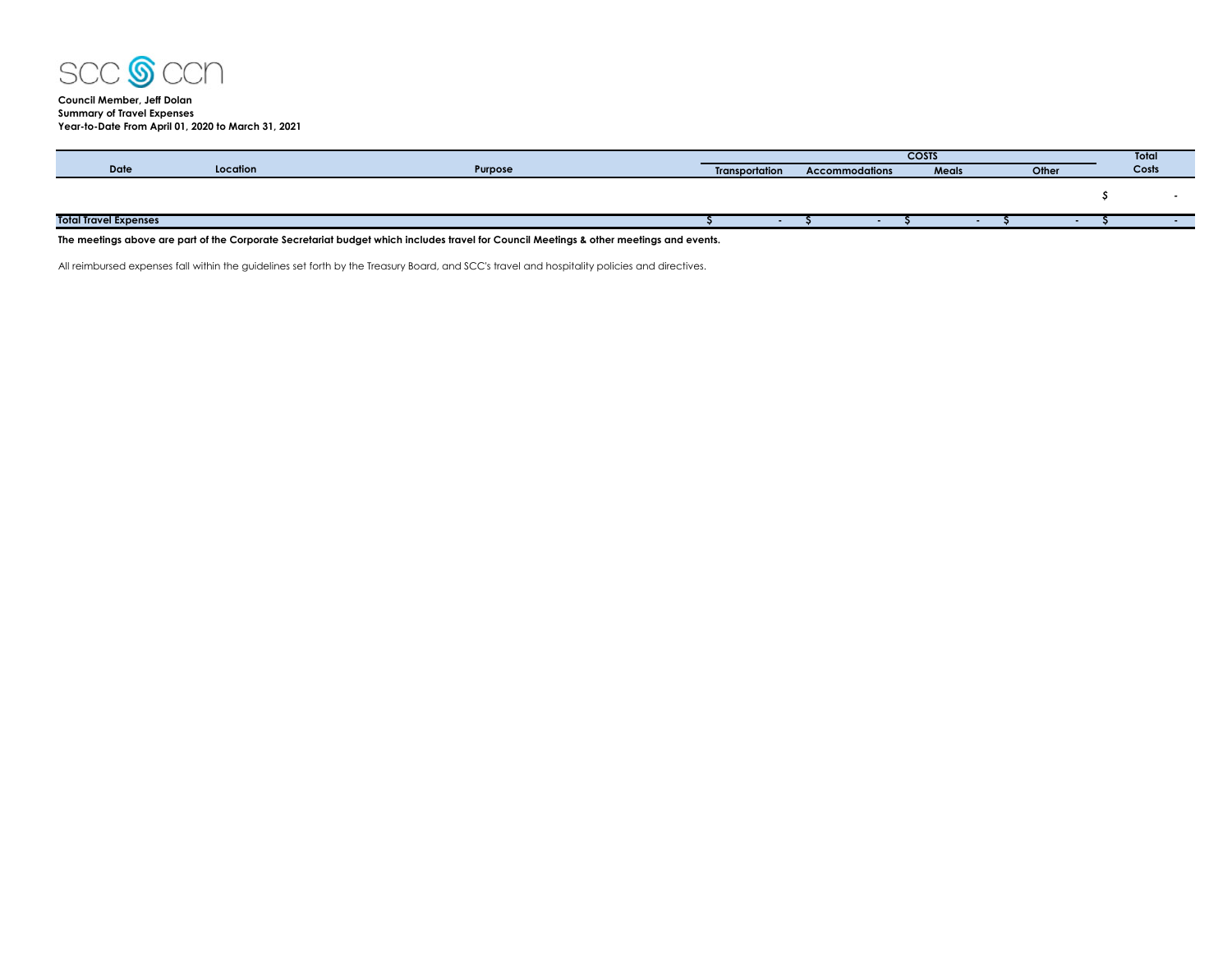

## **Council Member, Jeff Dolan Summary of Hospitality Expenses Year-to-Date From April 01, 2020 to March 31, 2021**

|                                   |          |                |                     |          | Number of Attendees |                    |
|-----------------------------------|----------|----------------|---------------------|----------|---------------------|--------------------|
| <b>Date</b>                       | Location | <b>Purpose</b> | Form of Hospitality | Internal | <b>External</b>     | <b>Total Costs</b> |
|                                   |          |                |                     |          |                     |                    |
|                                   |          |                |                     |          |                     |                    |
| <b>Total Hospitality Expenses</b> |          |                |                     |          |                     | . .                |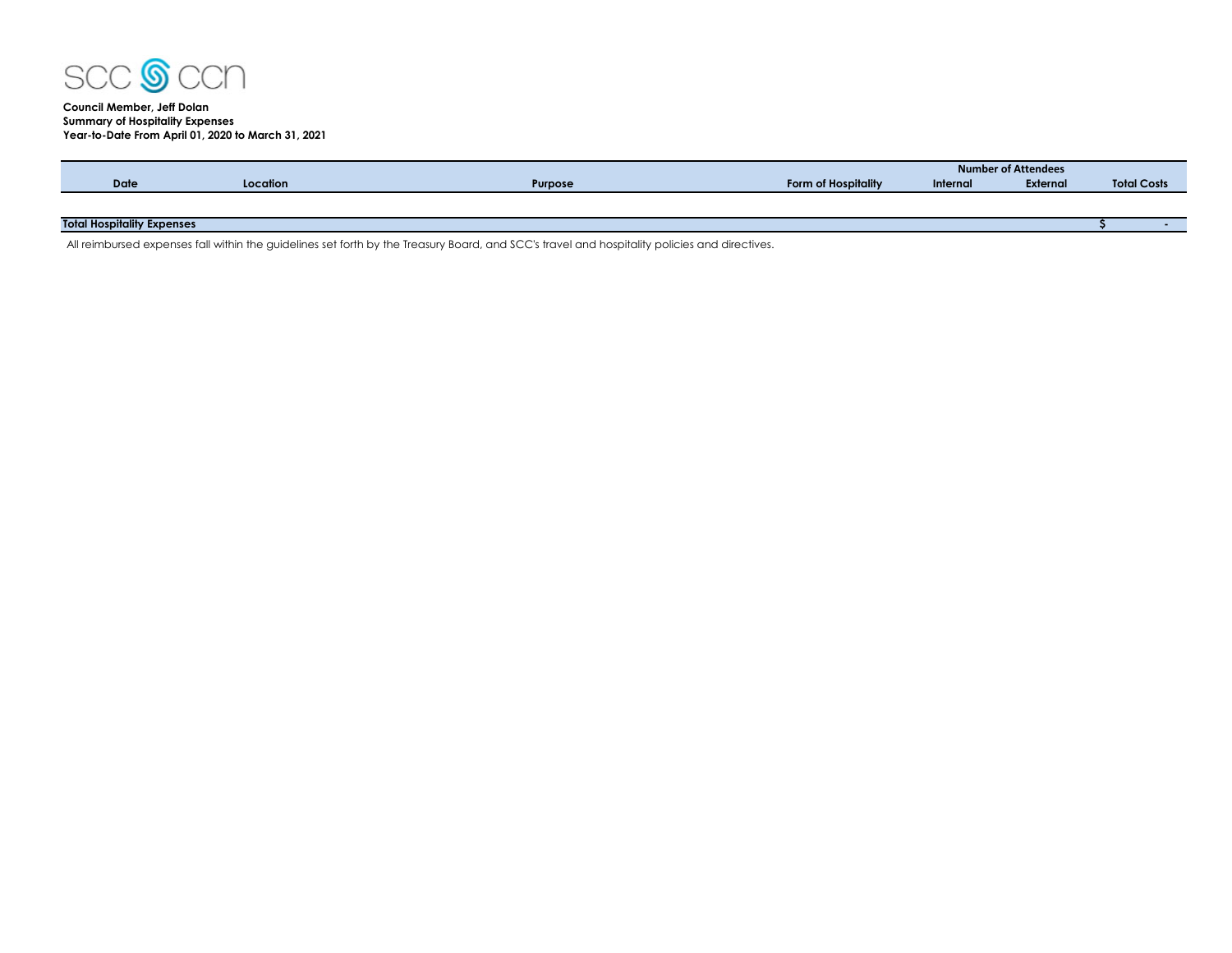

## **Council Member, Brent Schacter Summary of Travel Expenses Year-to-Date From April 01, 2020 to March 31, 2021**

|                              |          |         | <b>COSTS</b>          |  |                       |  |       |  |       | Total |
|------------------------------|----------|---------|-----------------------|--|-----------------------|--|-------|--|-------|-------|
| <b>Date</b>                  | Location | Purpose | <b>Transportation</b> |  | <b>Accommodations</b> |  | Meals |  | Other | Costs |
|                              |          |         |                       |  |                       |  |       |  |       |       |
|                              |          |         |                       |  |                       |  |       |  |       |       |
|                              |          |         |                       |  |                       |  |       |  |       |       |
| <b>Total Travel Expenses</b> |          |         |                       |  |                       |  |       |  |       |       |
| $-$<br>$\sim$ $\sim$ $\sim$  |          | $\sim$  |                       |  |                       |  |       |  |       |       |

**The meetings above are part of the Corporate Secretariat budget which includes travel for Council Meetings & other meetings and events.**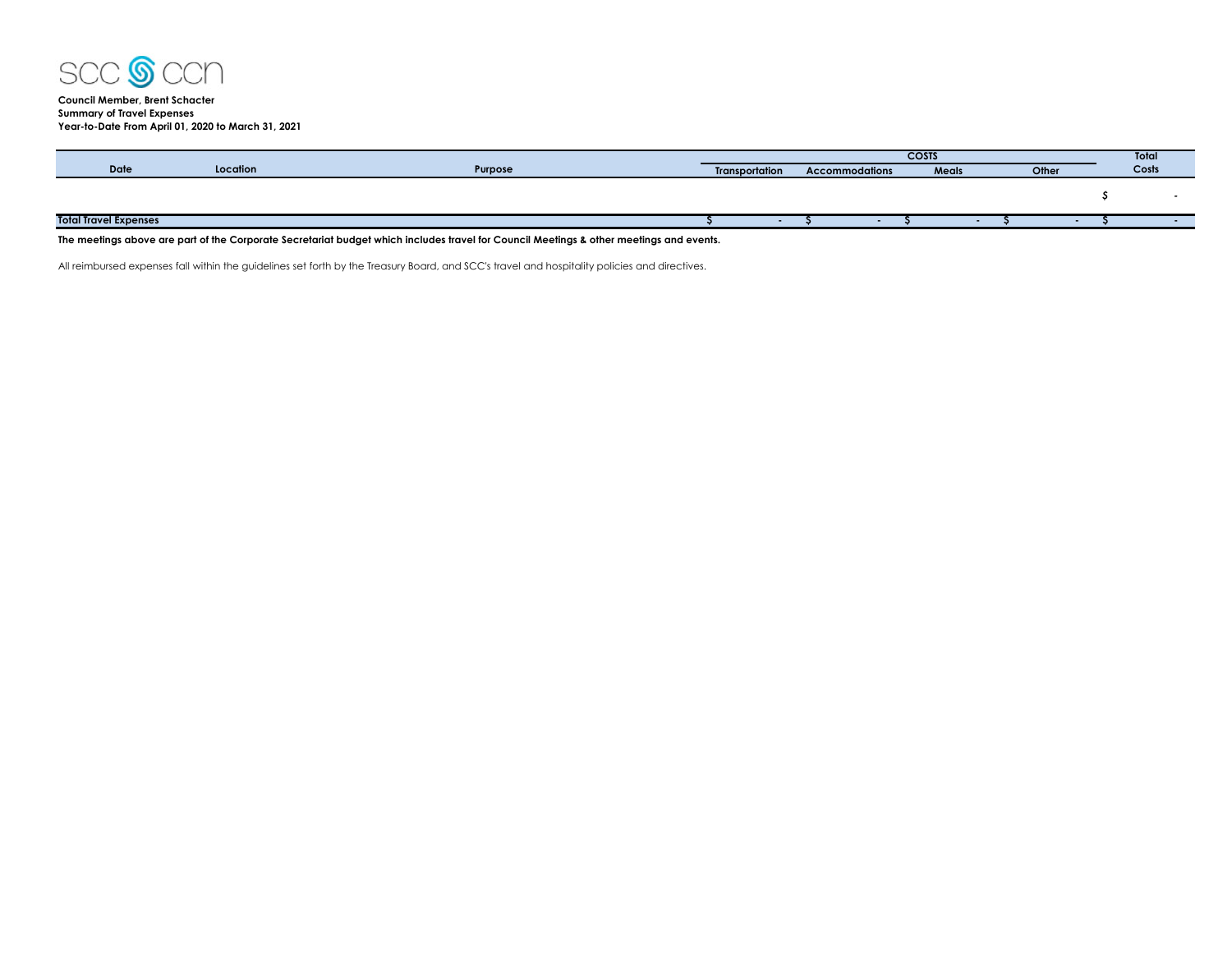

# **Council Member, Brent Schacter Summary of Hospitality Expenses Year-to-Date From April 01, 2020 to March 31, 2021**

|                                   |          |                |                     | Number of Attendees |          |                    |  |  |  |  |
|-----------------------------------|----------|----------------|---------------------|---------------------|----------|--------------------|--|--|--|--|
| <b>Date</b>                       | Location | <b>Purpose</b> | Form of Hospitality | Internal            | External | <b>Total Costs</b> |  |  |  |  |
|                                   |          |                |                     |                     |          |                    |  |  |  |  |
|                                   |          |                |                     |                     |          |                    |  |  |  |  |
| <b>Total Hospitality Expenses</b> |          |                |                     |                     |          |                    |  |  |  |  |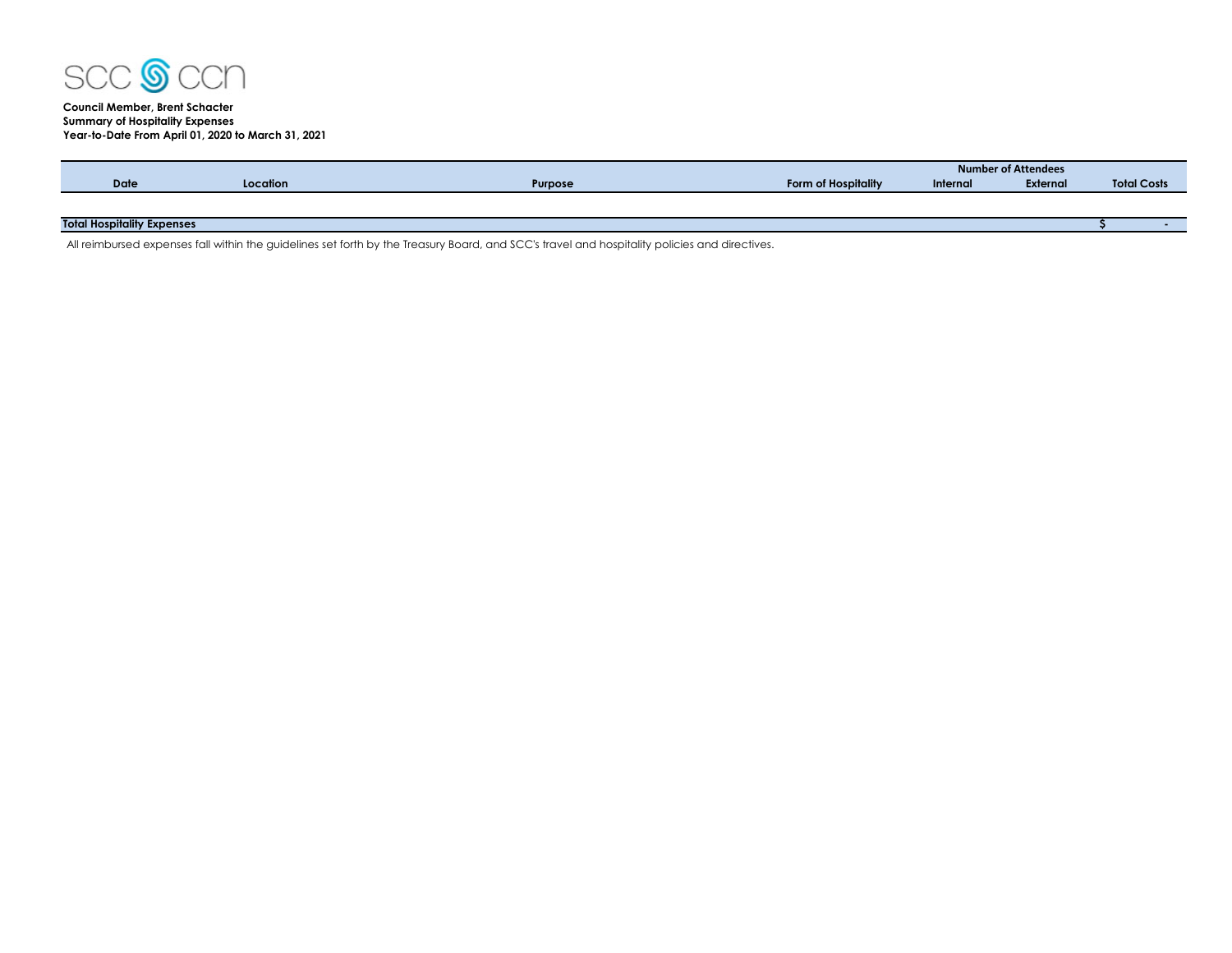

**Chief Executive Officer, Chantal Guay Summary of Travel Expenses Year-to-Date From April 01, 2020 to March 31, 2021**

|                                                |          |         |                |        | <b>COSTS</b>          |     |        | Total               |            |           |
|------------------------------------------------|----------|---------|----------------|--------|-----------------------|-----|--------|---------------------|------------|-----------|
| Date                                           | Location | Purpose | Transportation |        | <b>Accommodations</b> |     | Meals  | Other               |            | Costs     |
|                                                |          |         |                |        |                       |     |        |                     |            |           |
|                                                |          |         |                |        |                       |     |        |                     |            |           |
| <b>Total Travel Expenses</b>                   |          |         |                | $\sim$ |                       | . . | $\sim$ |                     | <b>COL</b> | $\sim$    |
| Total Budget for 2020-21 Fiscal Year           |          |         |                |        |                       |     |        |                     |            | 99,250.00 |
| % Total Budget Expended                        |          |         |                |        |                       |     |        |                     |            | 0%        |
| Balance of Budget unspent until March 31, 2021 |          |         |                |        |                       |     |        | <b>DIFFERENCE</b> S |            | 99,250.00 |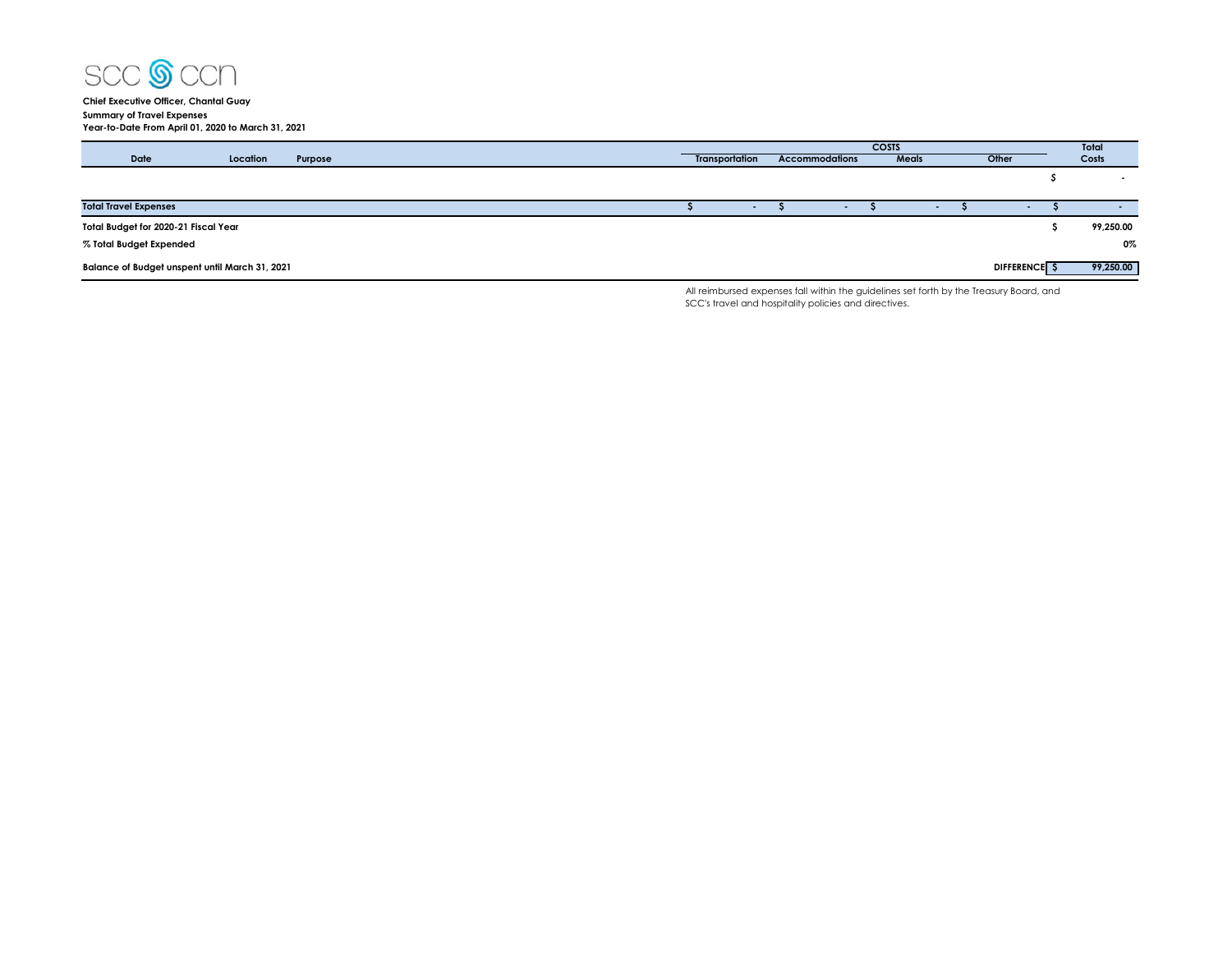

## **Chief Executive Officer, Chantal Guay Summary of Hospitality Expenses**

|             | Year-to-Date From April 01, 2020 to March 31, 2021 |         |                     |                            |          |                    |  |  |  |
|-------------|----------------------------------------------------|---------|---------------------|----------------------------|----------|--------------------|--|--|--|
|             |                                                    |         |                     | <b>Number of Attendees</b> |          |                    |  |  |  |
| <b>Date</b> | Location                                           | Purpose | Form of Hospitality | Internal                   | External | <b>Total Costs</b> |  |  |  |
|             |                                                    |         |                     |                            |          |                    |  |  |  |
|             |                                                    |         |                     |                            |          |                    |  |  |  |

## **Total Hospitality Expenses \$ -**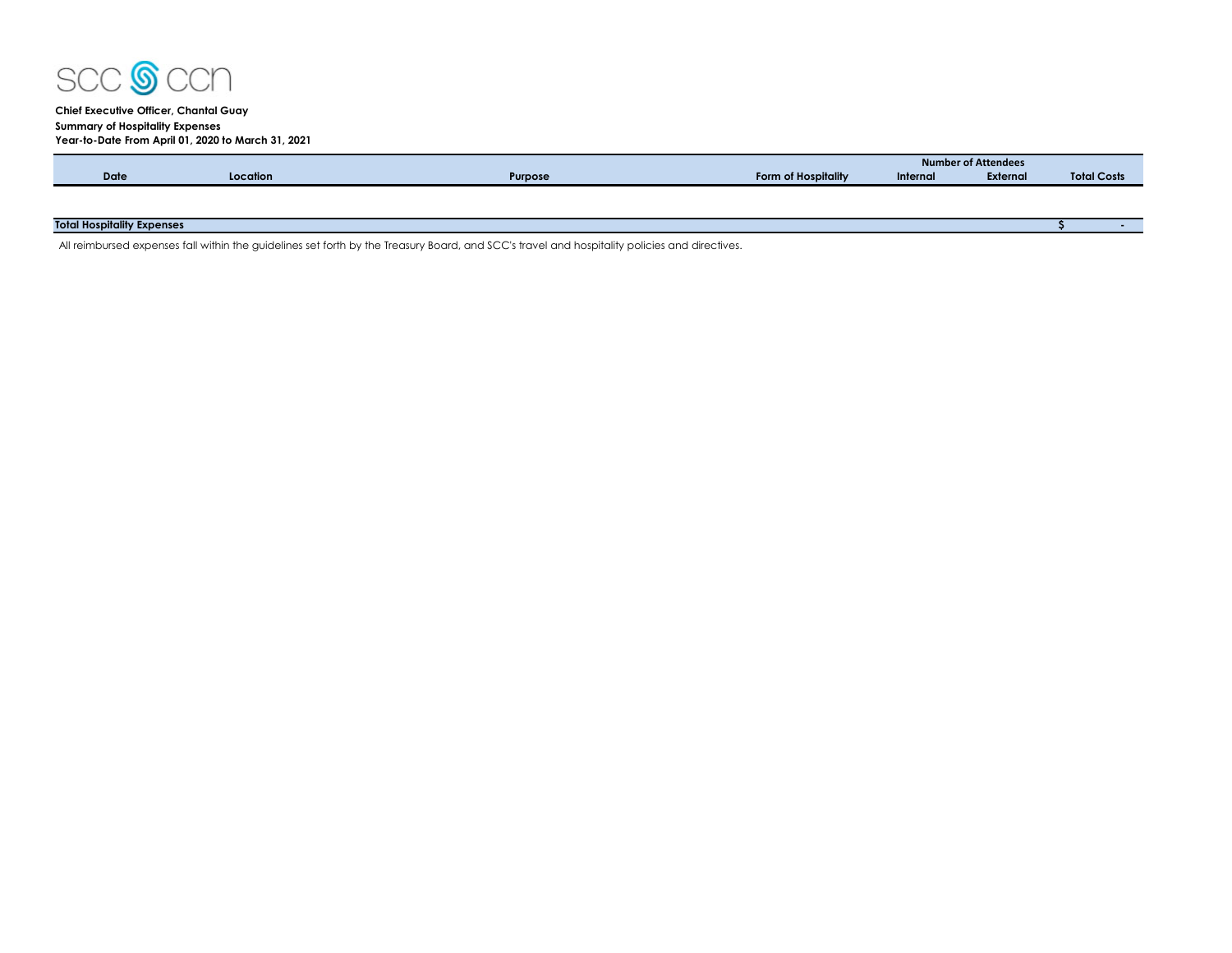

#### **Vice-President, Standards & International Relations, Mkabi Walcott Summary of Travel Expenses Year-to-Date From April 01, 2020 to March 31, 2021**

|                              |          |                |                       | Total                 |       |       |       |  |
|------------------------------|----------|----------------|-----------------------|-----------------------|-------|-------|-------|--|
| Date                         | Location | <b>Purpose</b> | <b>Transportation</b> | <b>Accommodations</b> | Meals | Other | COSTS |  |
|                              |          |                |                       |                       |       |       |       |  |
| <b>Total Travel Expenses</b> |          |                |                       |                       |       |       |       |  |

All reimbursed expenses fall within the guidelines set by the Clerk of the Privy Council for Governor in Council Appointees, and SCC's travel and hospitality policies and directives.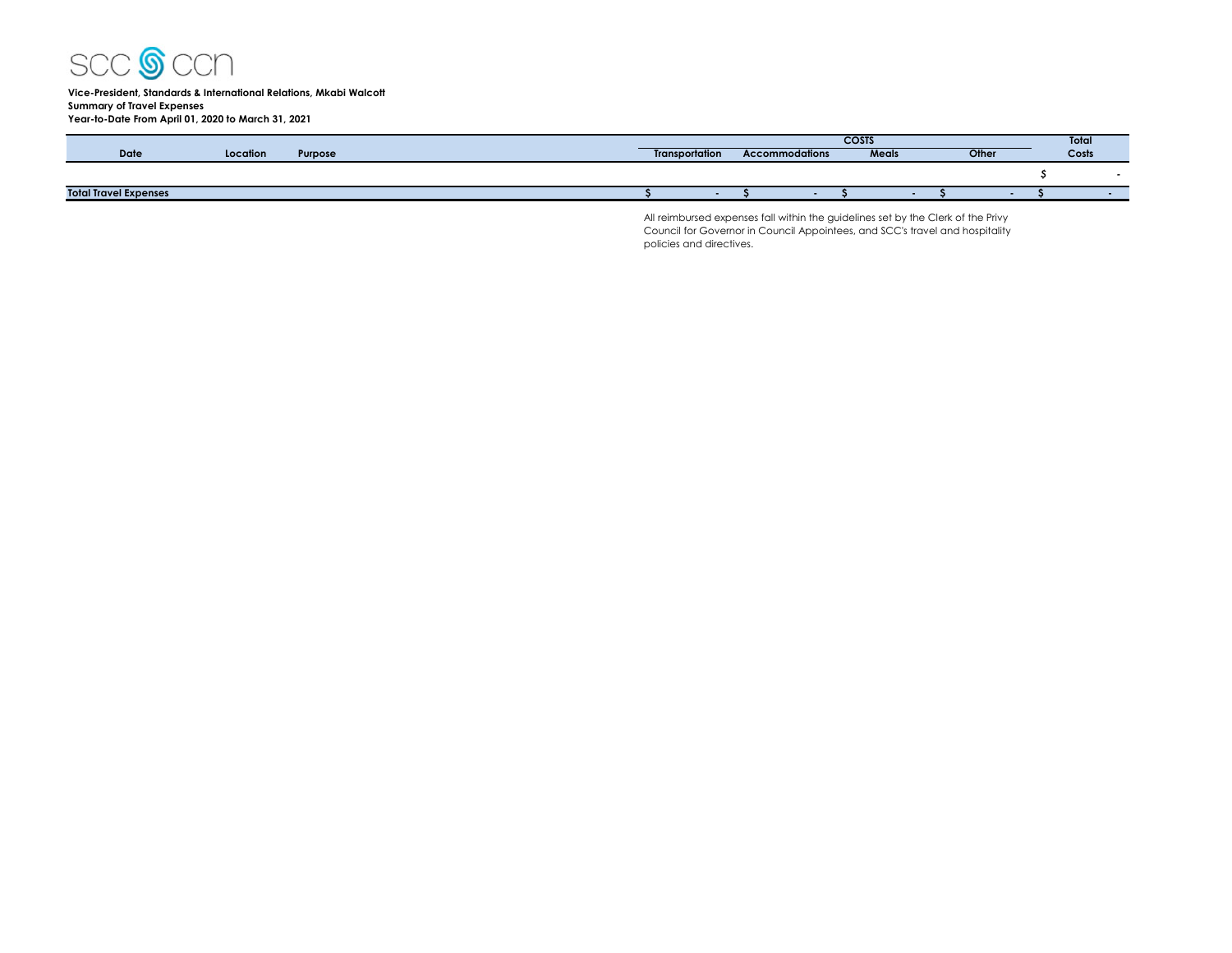

## **Vice-President, Standards & International Relations, Mkabi Walcott Summary of Hospitality Expenses Year-to-Date From April 01, 2020 to March 31, 2021**

|                                   |          |         |                     | <b>Number of Attendees</b> |          |                    |  |  |  |
|-----------------------------------|----------|---------|---------------------|----------------------------|----------|--------------------|--|--|--|
| <b>Date</b>                       | Location | Purpose | Form of Hospitality | Internal                   | External | <b>Total Costs</b> |  |  |  |
|                                   |          |         |                     |                            |          |                    |  |  |  |
|                                   |          |         |                     |                            |          |                    |  |  |  |
|                                   |          |         |                     |                            |          |                    |  |  |  |
| <b>Total Hospitality Expenses</b> |          |         |                     |                            |          |                    |  |  |  |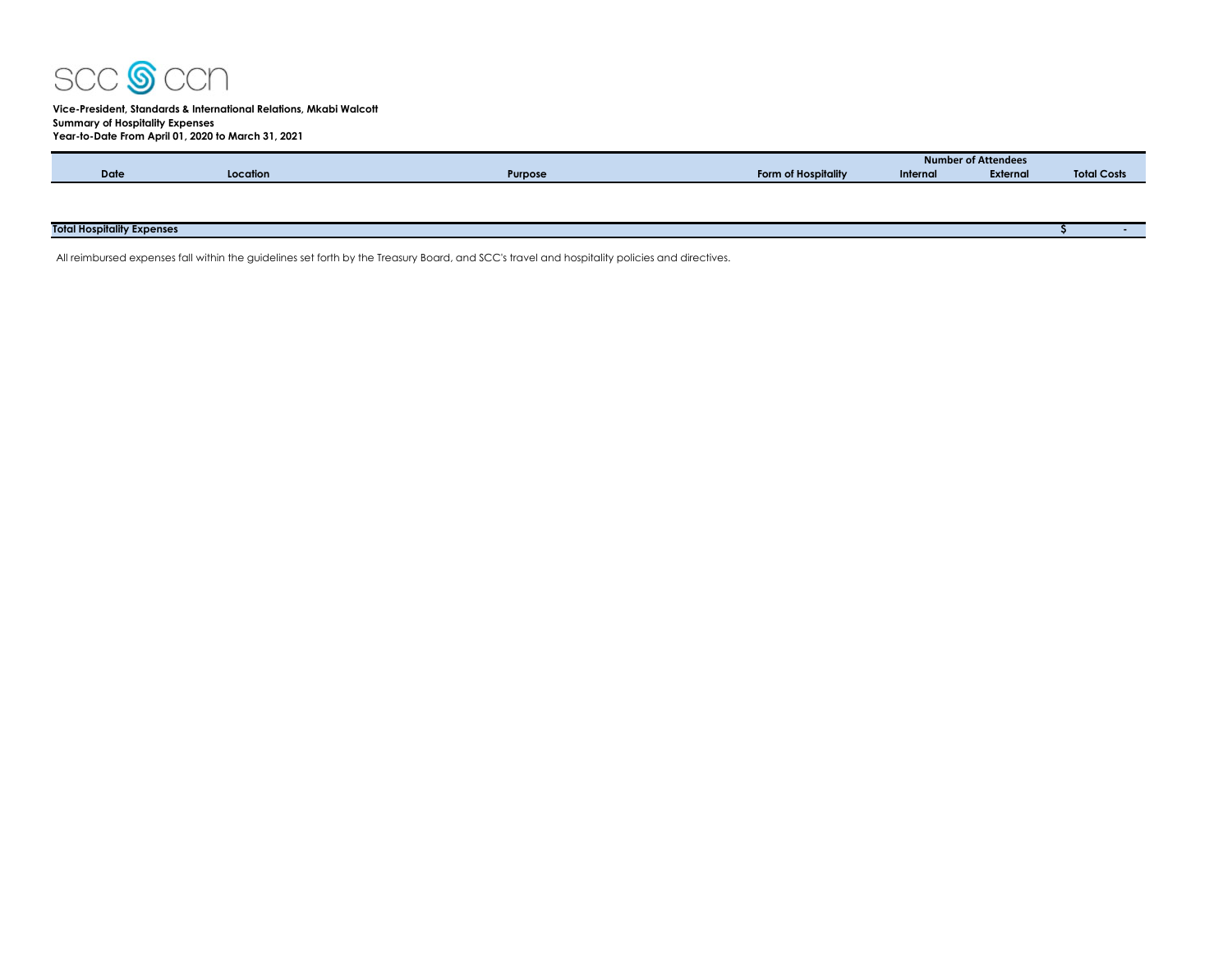

# **Vice-President, Strategy & Stakeholder Engagement, Richard Tremblay Summary of Travel Expenses Year-to-Date From April 01, 2020 to March 31, 2021**

|                              |            |                                        |                       |           |                       | <b>COSTS</b> |              |       |  | Total    |
|------------------------------|------------|----------------------------------------|-----------------------|-----------|-----------------------|--------------|--------------|-------|--|----------|
| <b>Date</b>                  | Location   | Purpose                                | <b>Transportation</b> |           | <b>Accommodations</b> |              | <b>Meals</b> | Other |  | Costs    |
| September 2-4, 2020          | Ottawa, ON | Attend the EMC retreat                 |                       | 182.58 \$ | $358.05$ \$           |              | 227.62       |       |  | 768.25   |
| November 2, 2020             | Ottawa, ON | Attend the face to face meeting        |                       | 187.42    |                       |              | 19.36        |       |  | 206.78   |
| December 9, 2020             | Ottawa, ON | Attend the face to face meeting (ISED) |                       | 187.52    |                       |              | 19.36        |       |  | 206.88   |
|                              |            |                                        |                       |           |                       |              |              |       |  |          |
| <b>Total Travel Expenses</b> |            |                                        |                       | 557.52    | 358.05                |              | 266.34       |       |  | 1,181.91 |

All reimbursed expenses fall within the guidelines set by the Clerk of the Privy Council for Governor in Council Appointees, and SCC's travel and hospitality policies and directives.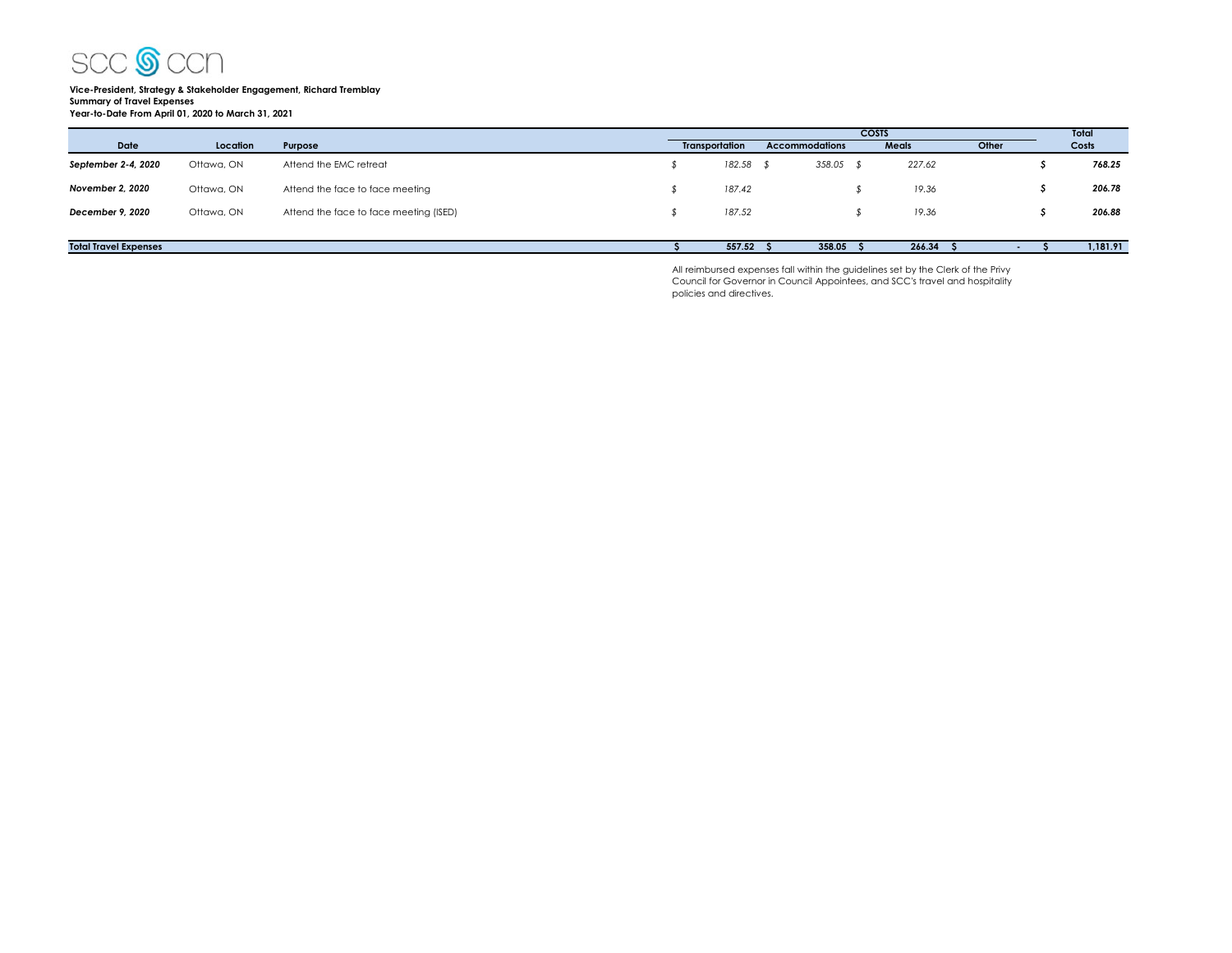

## **Vice-President, Strategy & Stakeholder Engagement, Richard Tremblay Summary of Hospitality Expenses Year-to-Date From April 01, 2020 to March 31, 2021**

|             |          |         |                            | <b>Number of Attendees</b>  |  |  |  |  |  |  |  |
|-------------|----------|---------|----------------------------|-----------------------------|--|--|--|--|--|--|--|
| <b>Date</b> | Location | Purpose | <b>Form of Hospitality</b> | <b>External</b><br>Internal |  |  |  |  |  |  |  |
|             |          |         |                            |                             |  |  |  |  |  |  |  |
|             |          |         |                            |                             |  |  |  |  |  |  |  |

# **Total Hospitality Expenses \$ -**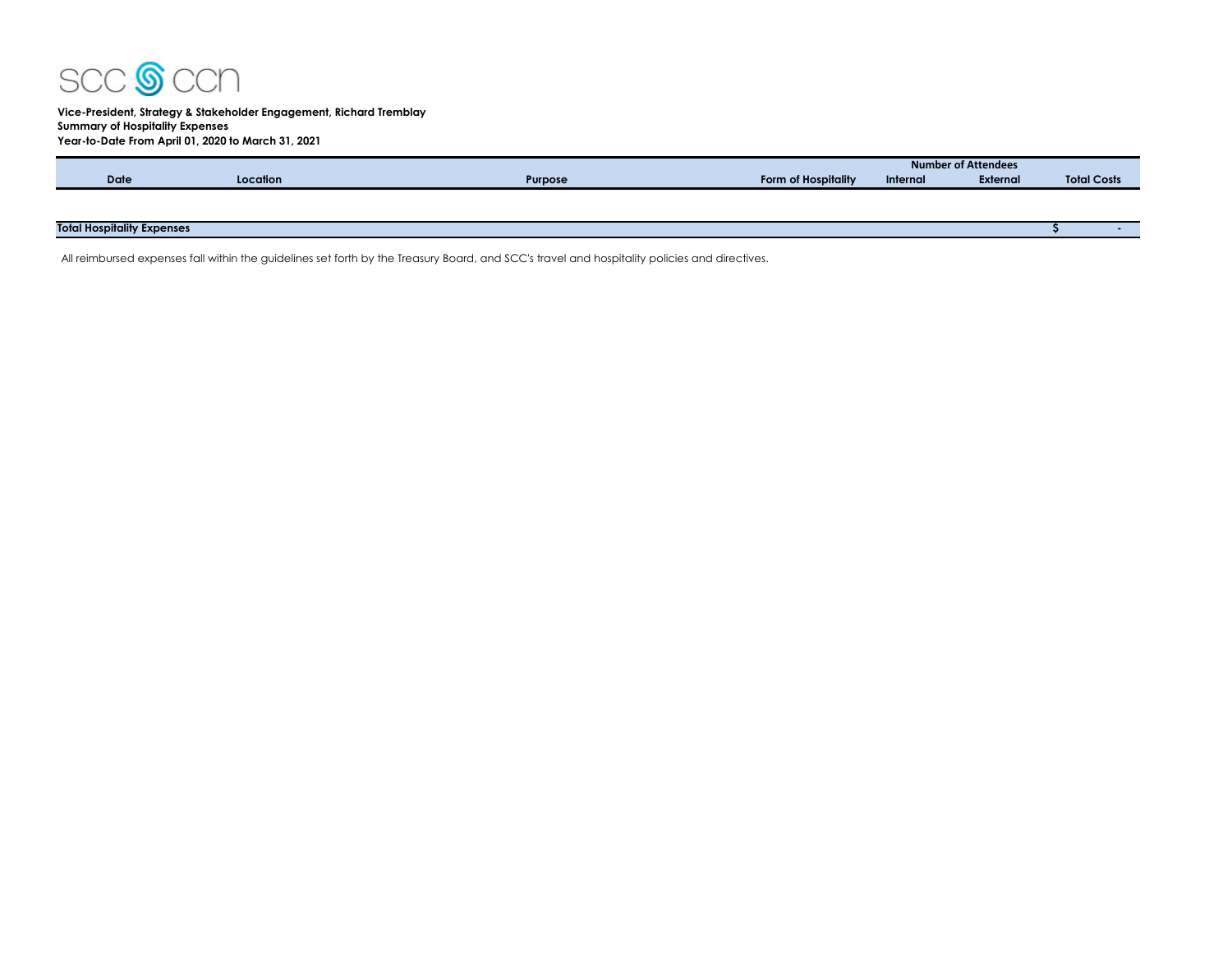

**Vice-President, Accreditation Services, Elias Rafoul Summary of Travel Expenses Year-to-Date From April 01, 2020 to March 31, 2021**

|                              |          |         | <b>COSTS</b>                                                                     |  |                |  |       |  |       |  |  | Total |  |
|------------------------------|----------|---------|----------------------------------------------------------------------------------|--|----------------|--|-------|--|-------|--|--|-------|--|
| Date                         | Location | Purpose | <b>Transportation</b>                                                            |  | Accommodations |  | Meals |  | Other |  |  | Costs |  |
|                              |          |         |                                                                                  |  |                |  |       |  |       |  |  |       |  |
|                              |          |         |                                                                                  |  |                |  |       |  |       |  |  |       |  |
| <b>Total Travel Expenses</b> |          |         |                                                                                  |  |                |  |       |  |       |  |  |       |  |
|                              |          |         | All reimbursed expenses fall within the quidelines set by the Clerk of the Privy |  |                |  |       |  |       |  |  |       |  |

All reimbursed expenses fall within the guidelines set by the Clerk of the Privy Council for Governor in Council Appointees, and SCC's travel and hospitality policies and directives.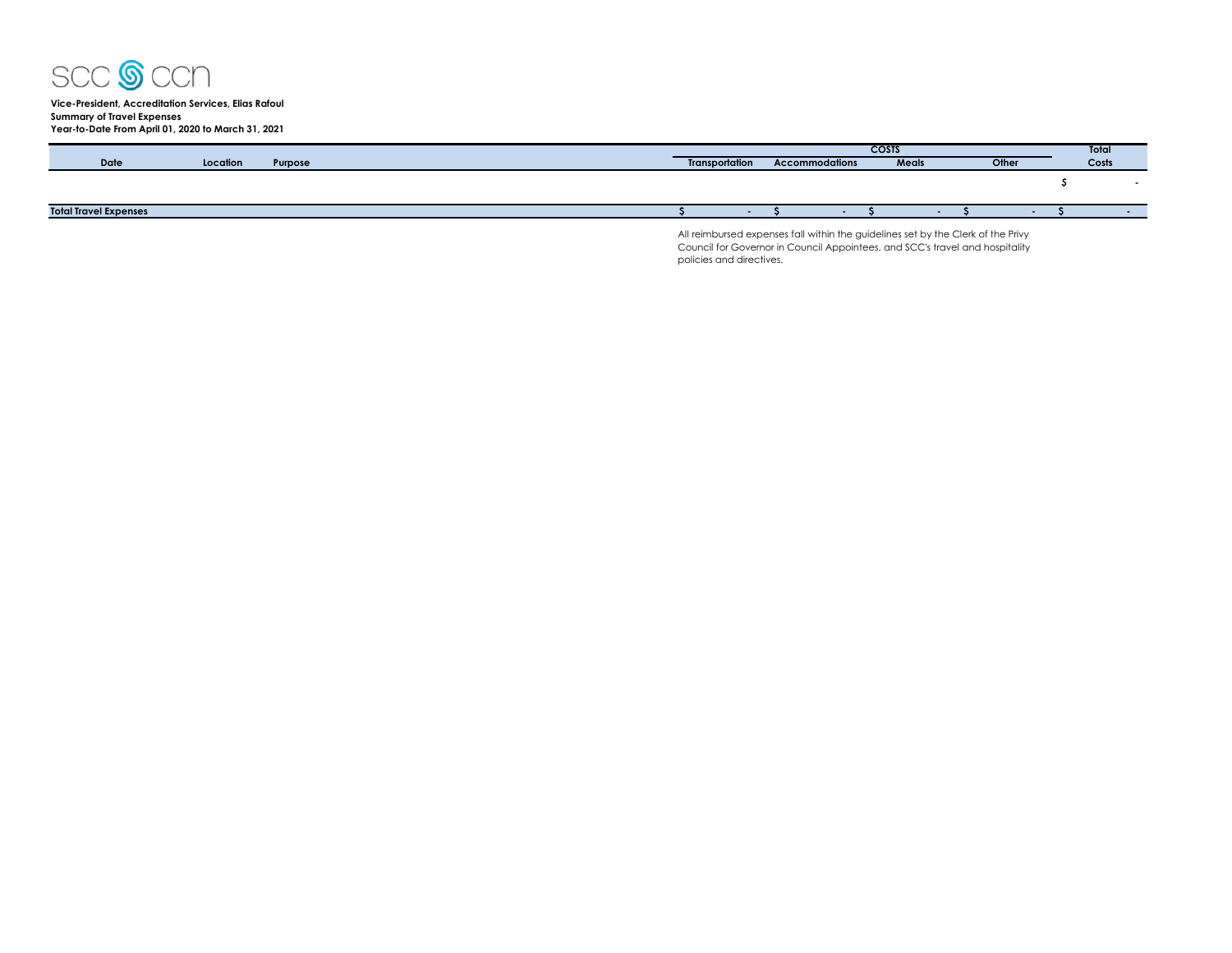

## **Vice-President, Accreditation Services, Elias Rafoul Summary of Hospitality Expenses Year-to-Date From April 01, 2020 to March 31, 2021**

|                                   |          |                |                     | Number of Attendees |                 |                    |  |  |  |  |
|-----------------------------------|----------|----------------|---------------------|---------------------|-----------------|--------------------|--|--|--|--|
| <b>Date</b>                       | Location | <b>Purpose</b> | Form of Hospitality | Internal            | <b>External</b> | <b>Total Costs</b> |  |  |  |  |
|                                   |          |                |                     |                     |                 |                    |  |  |  |  |
| <b>Total Hospitality Expenses</b> |          |                |                     |                     |                 |                    |  |  |  |  |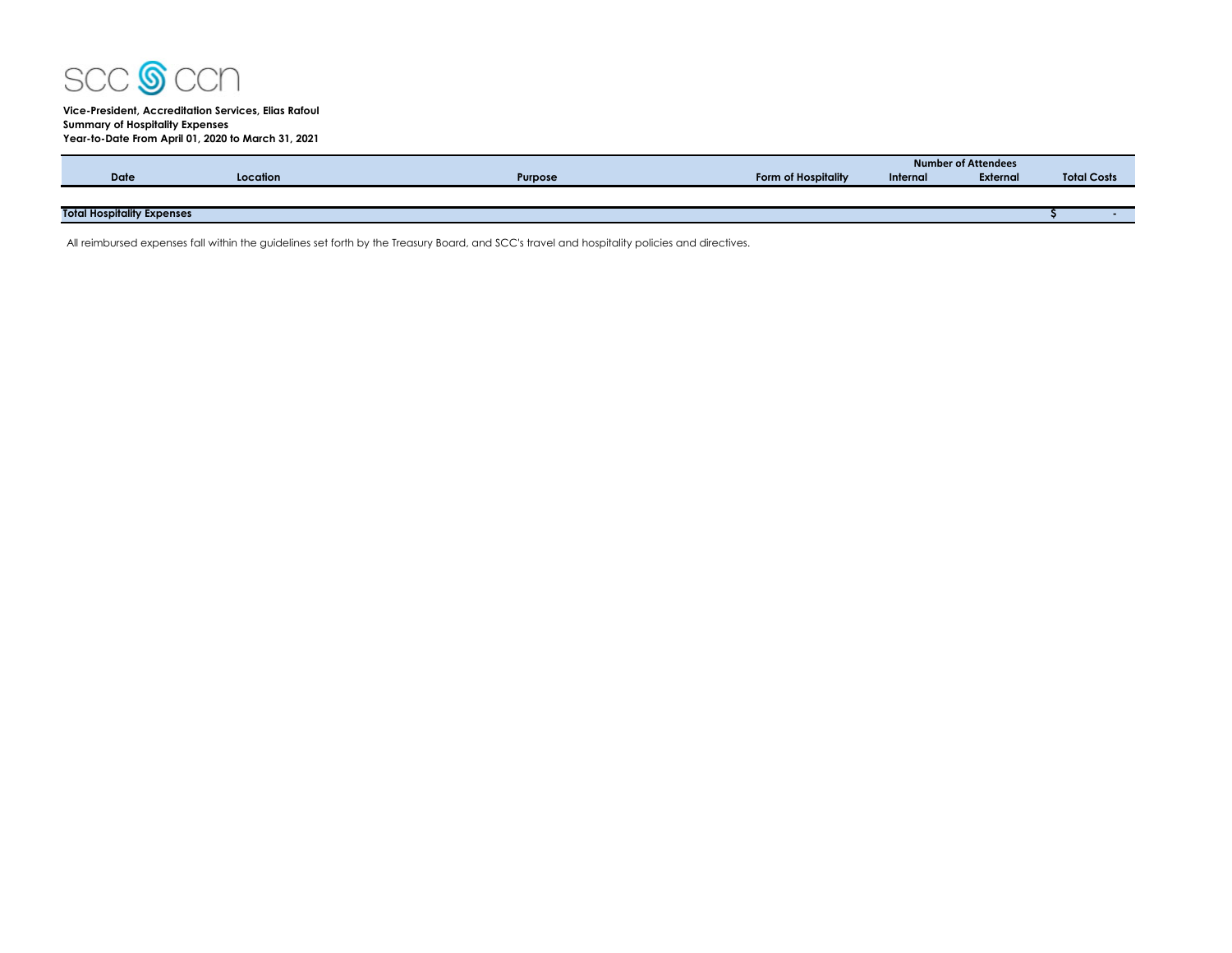

#### **Vice-President, Chief Human Resources Officer, Dominique Dallaire Summary of Travel Expenses Year-to-Date From April 01, 2020 to March 31, 2021**

|                              |          |         | <b>COSTS</b>          |                |  |       |  |  | Total |       |
|------------------------------|----------|---------|-----------------------|----------------|--|-------|--|--|-------|-------|
| Date                         | Location | Purpose | <b>Transportation</b> | Accommodations |  | Meals |  |  | Other | Costs |
|                              |          |         |                       |                |  |       |  |  |       |       |
|                              |          |         |                       |                |  |       |  |  |       |       |
| <b>Total Travel Expenses</b> |          |         |                       |                |  |       |  |  |       |       |

All reimbursed expenses fall within the guidelines set by the Clerk of the Privy Council for Governor in Council Appointees, and SCC's travel and hospitality policies and directives.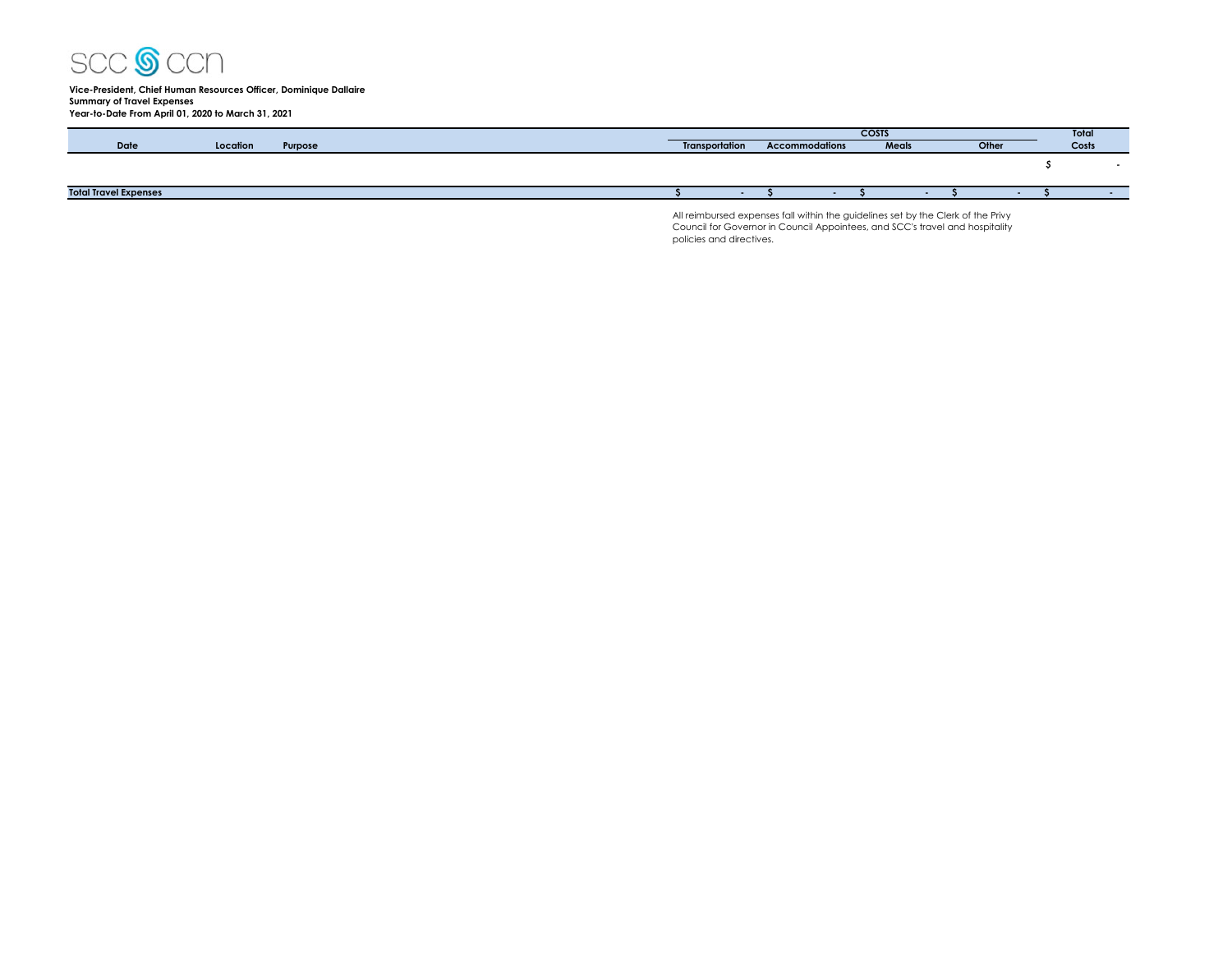

## **Vice-President, Chief Human Resources Officer, Dominique Dallaire Summary of Hospitality Expenses Year-to-Date From April 01, 2020 to March 31, 2021**

|                                   |          |         |                     | <b>Number of Attendees</b> |          |                    |  |  |  |
|-----------------------------------|----------|---------|---------------------|----------------------------|----------|--------------------|--|--|--|
| <b>Date</b>                       | Location | Purpose | Form of Hospitality | Internal                   | External | <b>Total Costs</b> |  |  |  |
|                                   |          |         |                     |                            |          |                    |  |  |  |
|                                   |          |         |                     |                            |          |                    |  |  |  |
|                                   |          |         |                     |                            |          |                    |  |  |  |
| <b>Total Hospitality Expenses</b> |          |         |                     |                            |          |                    |  |  |  |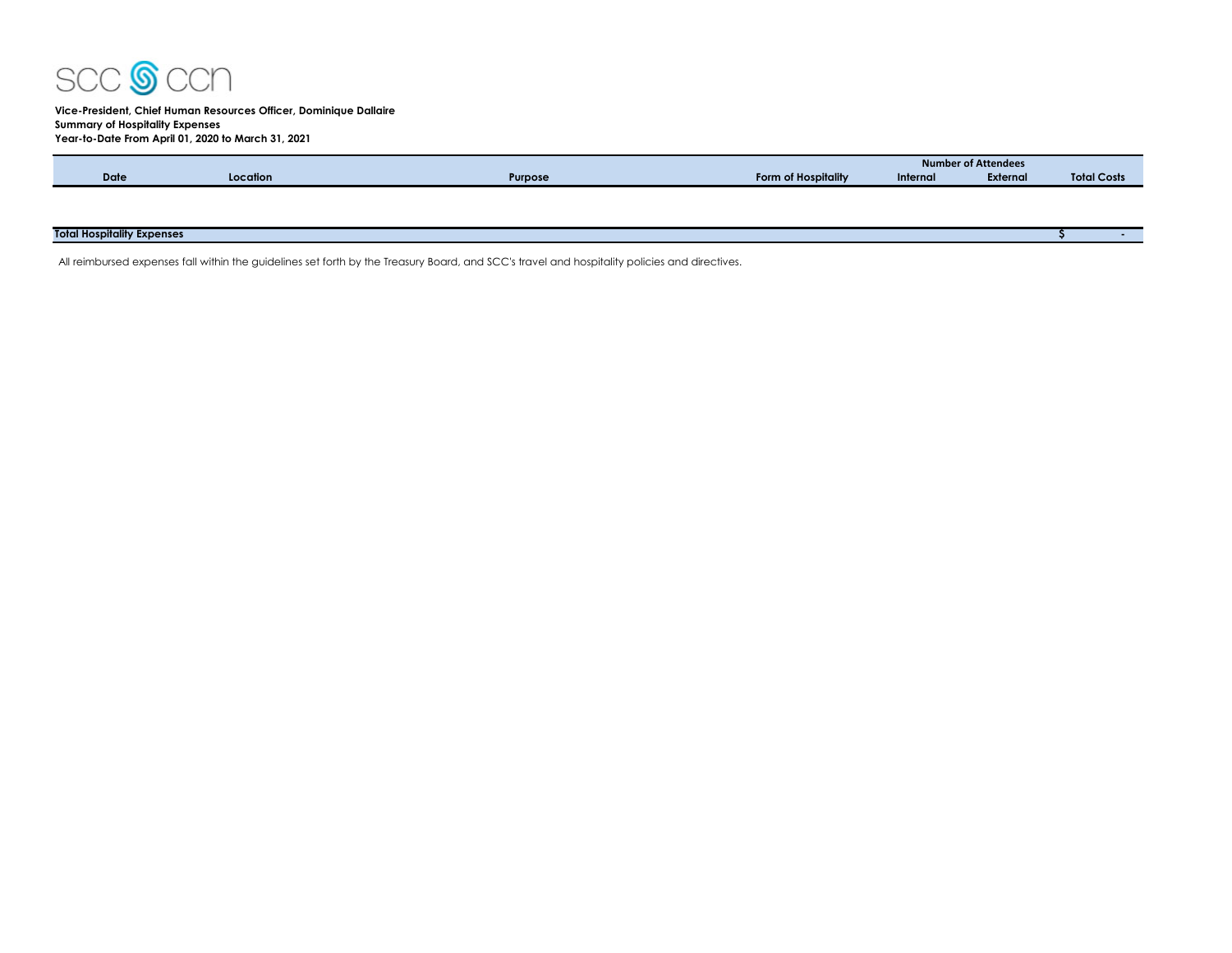

# **Vice-President, Corporate Services & Chief Financial Officer, Greg Fyfe Summary of Travel Expenses Year-to-Date From April 01, 2020 to March 31, 2021**

|                              |          | <b>COSTS</b> |  |                       |                       |       | Total |       |       |  |
|------------------------------|----------|--------------|--|-----------------------|-----------------------|-------|-------|-------|-------|--|
| Date                         | Location | Purpose      |  | <b>Transportation</b> | <b>Accommodations</b> | Meals |       | Other | Costs |  |
|                              |          |              |  |                       |                       |       |       |       |       |  |
| <b>Total Travel Expenses</b> |          |              |  |                       |                       |       |       |       |       |  |

All reimbursed expenses fall within the guidelines set by the Clerk of the Privy Council for Governor in Council Appointees, and SCC's travel and hospitality policies and directives.